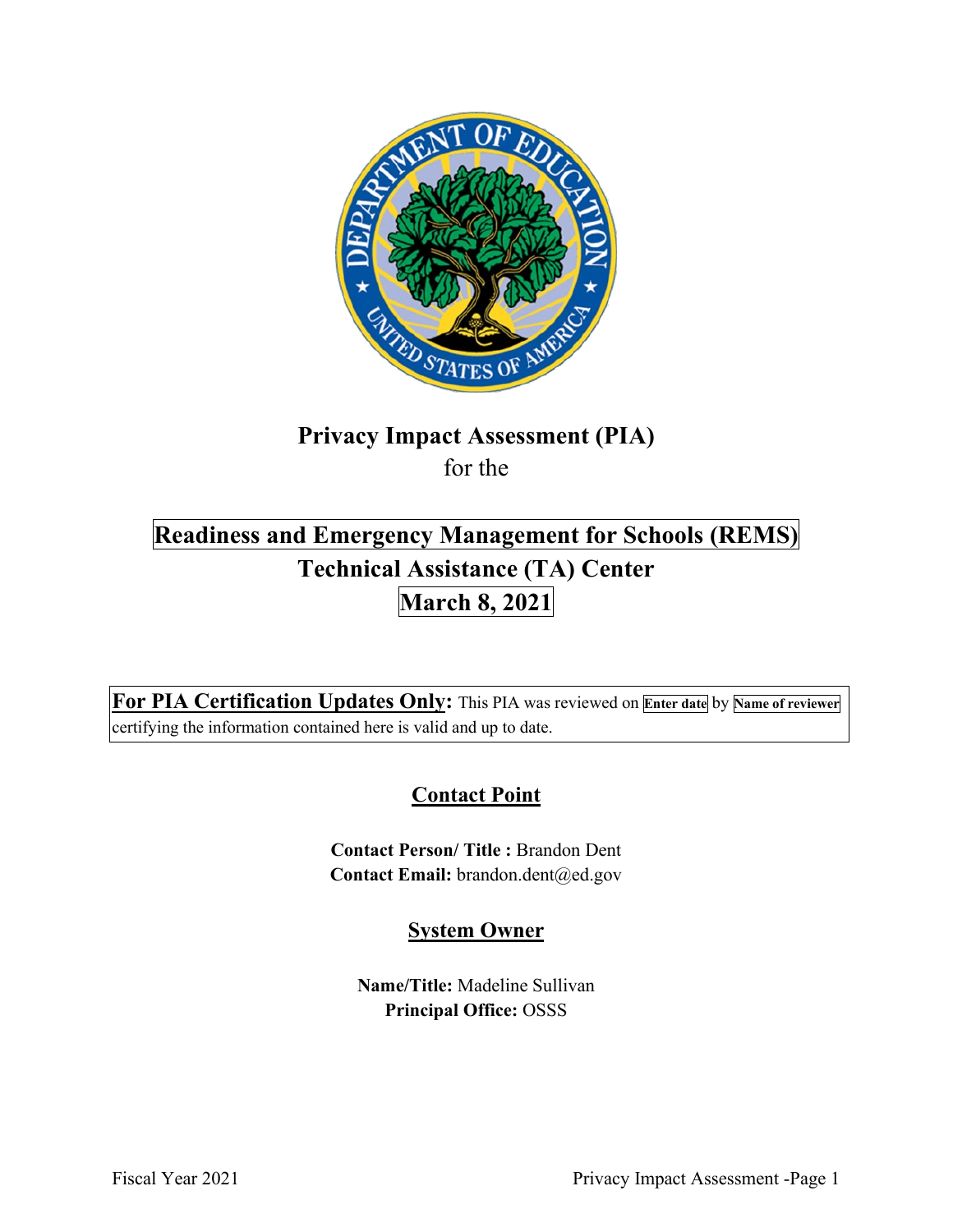#### **Please submit completed Privacy Impact Assessments to the Privacy Office at [privacysafeguards@ed.gov](mailto:privacysafeguards@ed.gov).**

*Please complete this Privacy Impact Assessment (PIA) on how personally identifiable information (PII) is collected, stored, protected, shared, and managed electronically by your system. You may wish to consult with your ISSO in completing this document. If a question does not apply to your system, please answer with N/A.* 

#### **1. Introduction**

 **1.1.** Describe the system including the name, acronym, and a brief description of the program or purpose for the system.

The Readiness and Emergency Management for Schools (REMS) Technical Assistance (TA) Center—administered by the U.S. Department of Education's (ED) Office of Safe and Supportive Schools (OSSS) since 2004—serves two critical functions to help keep children, teachers, staff, and others safe. The REMS TA Center: 1) builds the preparedness capacity—including mitigation, prevention, protection, response and recovery efforts—of schools (private and public), school districts, and institutions of higher education (IHE), with their collaborative partners (local and state education agencies, first responders, community partners, etc.), at the local, state, and federal levels; and 2) serves as a "one-stop shop" for information, resources, training, and technical assistance on school and IHE preparedness via the REMS TA Center Website, accessible at [https://rems.ed.gov.](https://rems.ed.gov)

The REMS TA Center develops and provides free resources—often in collaboration with federal, state, regional, and local partners—training, TA, and support, including:

- guidance documents and publications (accessible at <https://rems.ed.gov/REMSPublications.aspx>);
- trainings in the form of online courses (accessible at [https://rems.ed.gov/trainings/CoursesHome.aspx\)](https://rems.ed.gov/trainings/CoursesHome.aspx) and webinars (accessible at [https://rems.ed.gov/TA\\_Webinars.aspx](https://rems.ed.gov/TA_Webinars.aspx)); downloadable specialized training packages (accessible at [https://rems.ed.gov/TrainingPackage.aspx\)](https://rems.ed.gov/TrainingPackage.aspx) and on-site Trainings by Request (accessible at [https://rems.ed.gov/TA\\_TrainingsByRequest.aspx](https://rems.ed.gov/TA_TrainingsByRequest.aspx)) at schools, districts, or IHEs by subject matter expert trainers;
- Emergency Operations Plans (EOP) EOP Interactive Tools to assess knowledge of concepts fundamental to emergency management, and in creating and evaluating EOPs;
- an online Community of Practice (COP) accessible at ( [https://rems.ed.gov/COP/Default.aspx\)](https://rems.ed.gov/COP/Default.aspx) for practitioners to share ideas, experiences, and lessons learned; and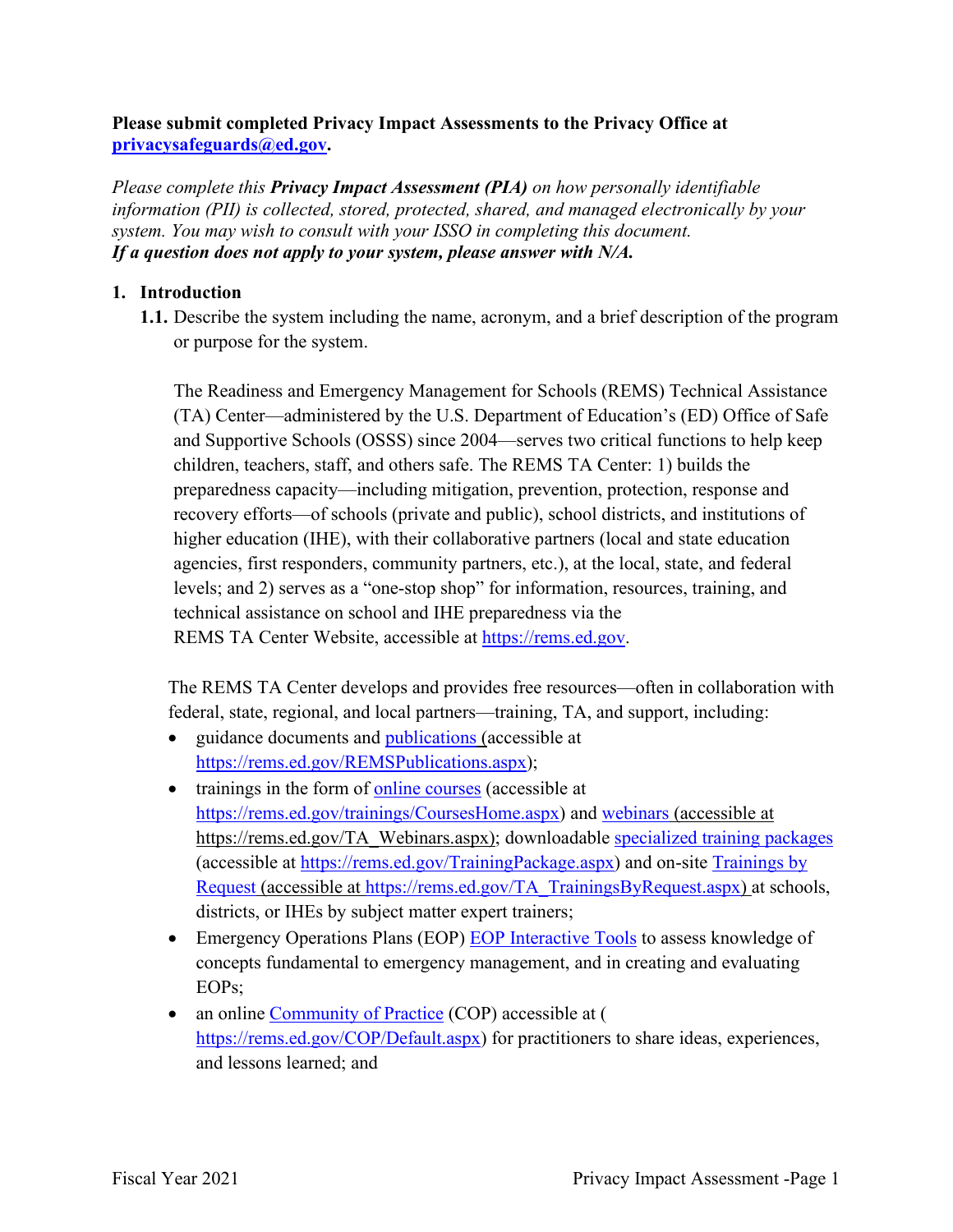• tailored technical assistance, both written and by phone, [https://rems.ed.gov/TA\\_Submissions/TASubmissionForm](https://rems.ed.gov/TA_Submissions/TASubmissionForm).

 information on how to prepare for adversarial, incidental, and human-caused threats These resources and support help schools, districts, and IHEs create comprehensive EOPs and preparedness programs that address a variety of security, safety, and emergency management issues. Specific topics addressed include critical planning principles; a process for developing, reviewing, and continually revising an EOP; the form, function, and content of EOPs; information on key cross-cutting functions (e.g., communications, recovery) and activities that should be addressed in an EOP; and (e.g., gang violence, cyberthreats), natural hazards (e.g., floods), technological hazards (e.g., power failure), and biological hazards (e.g., infectious diseases).

 disseminated via social media, newsletters, calls with state practitioners, conference To keep practitioners informed of the REMS TA Center's work, information is presentations and booths, and virtual meetings, among other channels.

 The REMS environment is hosted and operated on a web server and a database server that are dedicated to the REMS TA Center. The production servers are hosted at American Data Technology Inc. (ADTI), an ED-certified General Support System (GSS) server environment.

**1.2.** Describe the purpose for which the personally identifiable information  $(PII)^{1}$  is collected, used, maintained or shared.

 Information is collected in support of the training, technical assistance and engagement services, and the interactive planning tools.

- **Trainings**: The REMS TA Center provides live and in-person trainings by request to discrete educational communities as well as online training services including webinars and online courses. The trainings by request are now done virtually due to the COVID-19 pandemic and collect the same information.
	- training on a variety of emergency management topics. REMS TA Center o **Virtual/Live Trainings by Request Host Site Application Fields**: information is collected about the host site to provide a live or virtual formerly conducted in-person trainings by request at the requesting

place of birth, mother's maiden name, etc. OMB Circular A-130, page 33 <sup>1</sup> The term "personally identifiable information" refers to information which can be used to distinguish or trace an individual's identity, such as their name, social security number, biometric records, etc. alone, or when combined with other personal or identifying information which is linked or linkable to a specific individual, such as date and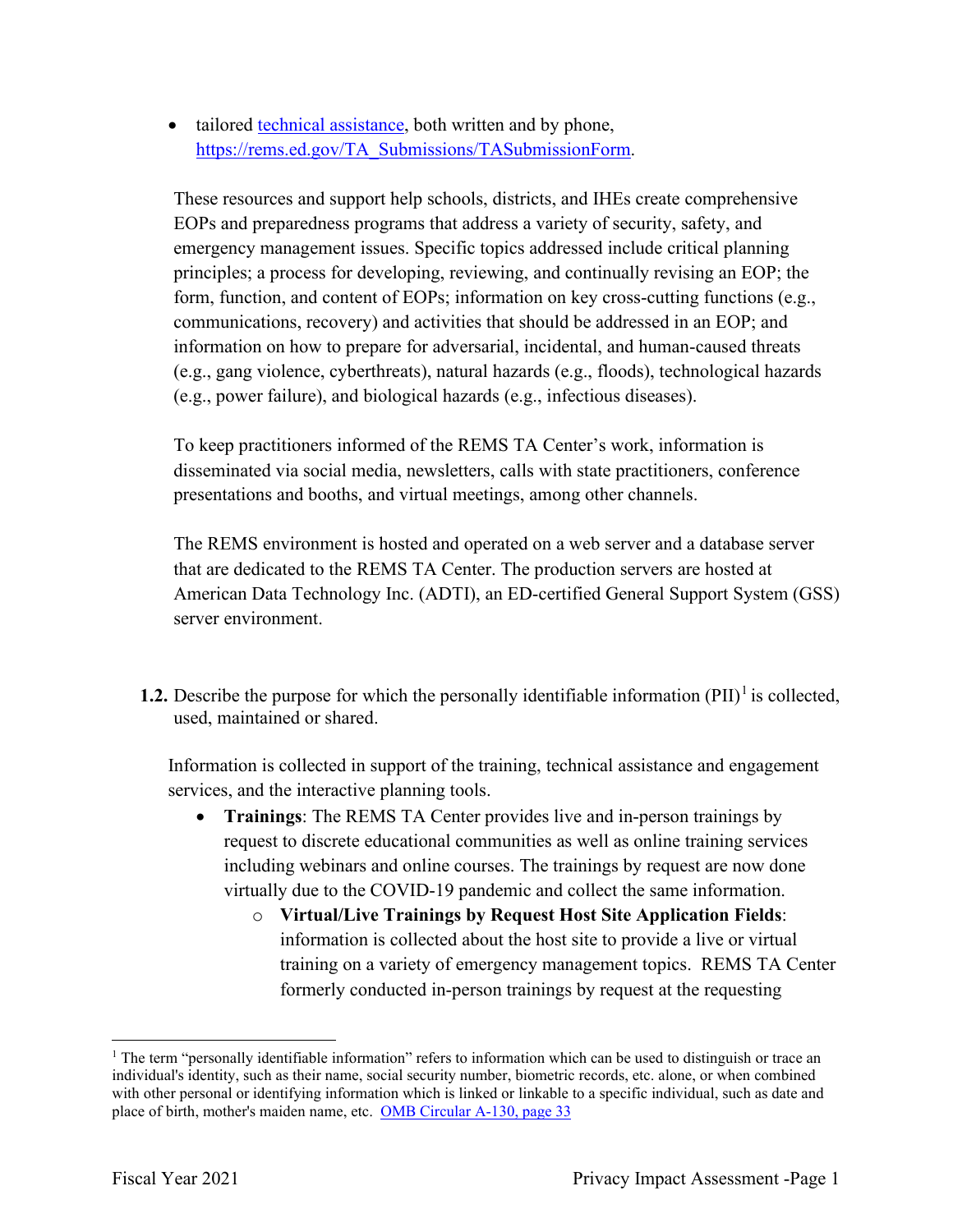environment due to COVID-19. The educational entity is still considered educational entity's location, but these have transitioned to a virtual the "host site," though the REMS TA Center creates the virtual training environment.

- collected on training participants when they register for a live or virtual o **Virtual/Live Trainings by Request Registration**: information is training on a variety of emergency management topics.
- o **Webinar Registration**: information is collected to provide live webinar access information to participants and to better understand the webinar audience.
- o **Online Course Registration**: information is collected to provide login credentials to access online courses and track online course progress.
- **Technical Assistance and Engagement Activities:** 
	- potential subject matter experts, who may support training delivery, product creation, and other activities. While this database is used to source potential Subject Matter Experts (SME) who can support additional process invoices for payment for services when rendered. o **Subject Matter Expert Applications**: information is collected on support trainings conducted by the REMS TA Center, it is also used to technical assistance activities such as content development. The primary purpose of this database is to have at the ready possible subject matter experts to support various activities as well as to ensure that we can
	- o **Distribution List:** information is collected to create a listserv to disseminate announcements raising awareness about key school safety initiatives and activities as well as to REMS TA Center events and products. Information is collected within a spreadsheet and manually updated on a weekly, monthly, and quarterly basis. Users can opt-out of receiving emails from the REMS TA Center by sending an email to [info@remstacenter.org](mailto:info@remstacenter.org) to request removal.
	- • **TA Submission Form**: information is collected to respond to an individual user's requests for technical assistance.
	- o **Community of Practice Registration**: information is collected to provide best practices, effective strategies, success stories, etc. login credentials to access the secure, interactive portal within the website designed to facilitate collaboration among the practitioners and to share
	- o **Tool Box Submission Form**: information is collected to garner a user's approval to post a user-created resource to the REMS TA Center's website and a related description of the resource being submitted to the Tool Box, a repository of tools, documents, templates, and presentations developed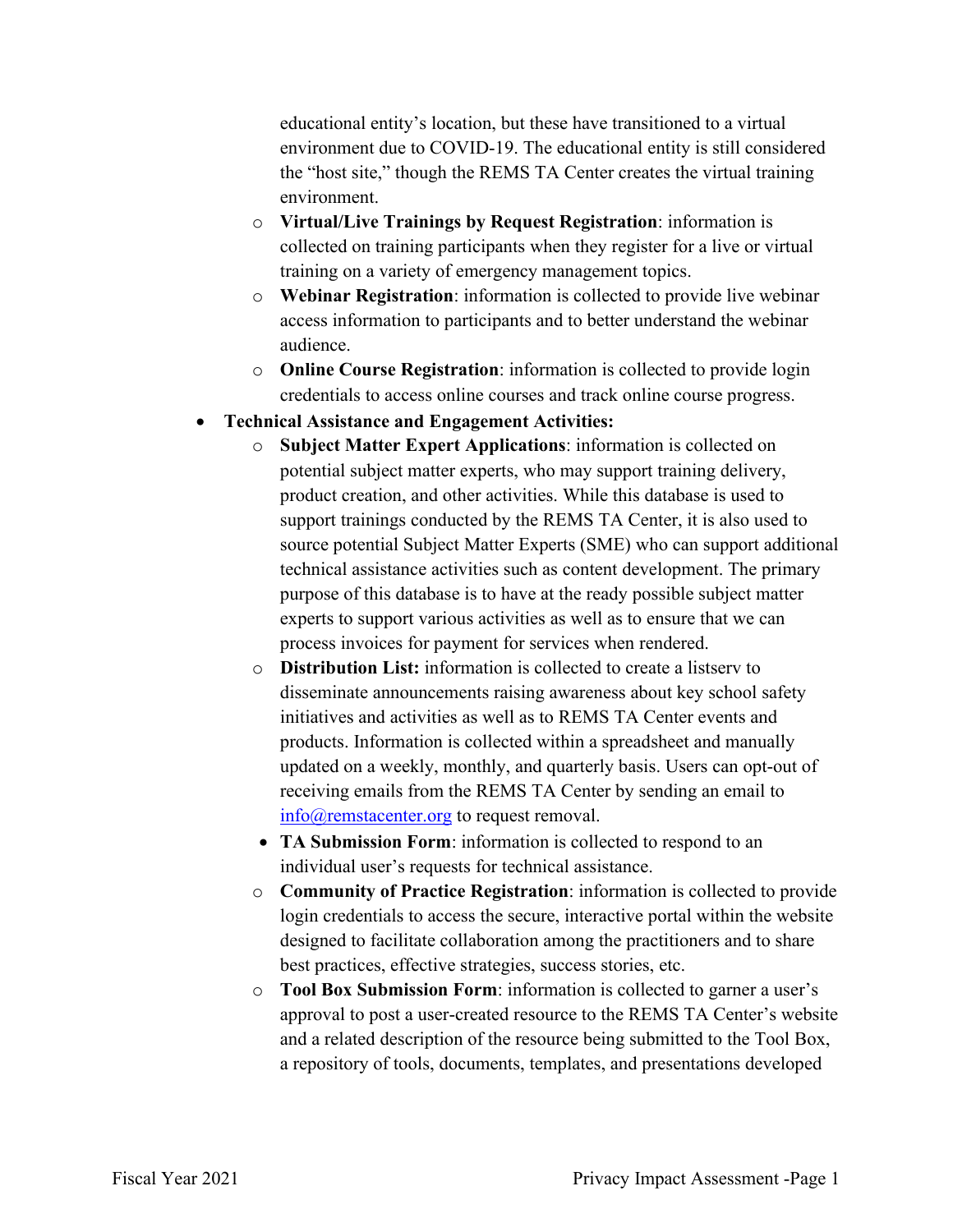and submitted by educational agencies and practitioners in emergency management planning.

- **Interactive Planning Tools** 
	- o **EOP ASSIST Registration**: information is collected to provide create, store, and update emergency operations plans. installation instructions for the web-accessible software application that education agencies may download onto their agency's server to use,
	- school districts, Institutions of Higher Education (IHEs), Local Education o **K-12 Emergency Management Virtual Toolkit**: information is collected to provide installation information for a web tool that allows education agencies to populate their agency's website with continuously up-to-date trainings, information, guidance, and tools on emergency management. Unlike the Tool Box presented on the REMS TA Center website, the Virtual Toolkit is a data-synched tool that practitioners can upload to their own state or local servers. The REMS TA Center collects information during the registration process so that we may report to ED on the schools, Agencies (LEAs), and State Education Agencies (SEAs) that are taking advantage of the toolkit.
	- o **Higher Ed Emergency Management Virtual Toolkit:** information is collected to provide installation information for a web tool that allows IHEs to share up-to-date trainings, information, guidance, and tools on emergency management. Unlike the Tool Box, which is a tool that practitioners can use to submit potential resources for consideration for upload to the REMS TA Center site, the Toolkit is a REMS TA Center data-synched tool that practitioners can upload to their state or local servers. The REMS TA Center collects information during the registration process so that we may report to ED on the schools, school districts, IHEs, LEAs, and SEAs who are taking advantage of the toolkit.
	- o **SITE ASSESS Registration:** information is collected to gain a better understanding of who is using SITE ASSESS, a free and secure mobile application that allows emergency management personnel to conduct site assessments of their buildings and grounds.
- **1.3.** Is this a new system, or one that is currently in operation?

### Currently Operating System

**1.4.** Is this PIA new, or is it updating a previous version?

### New PIA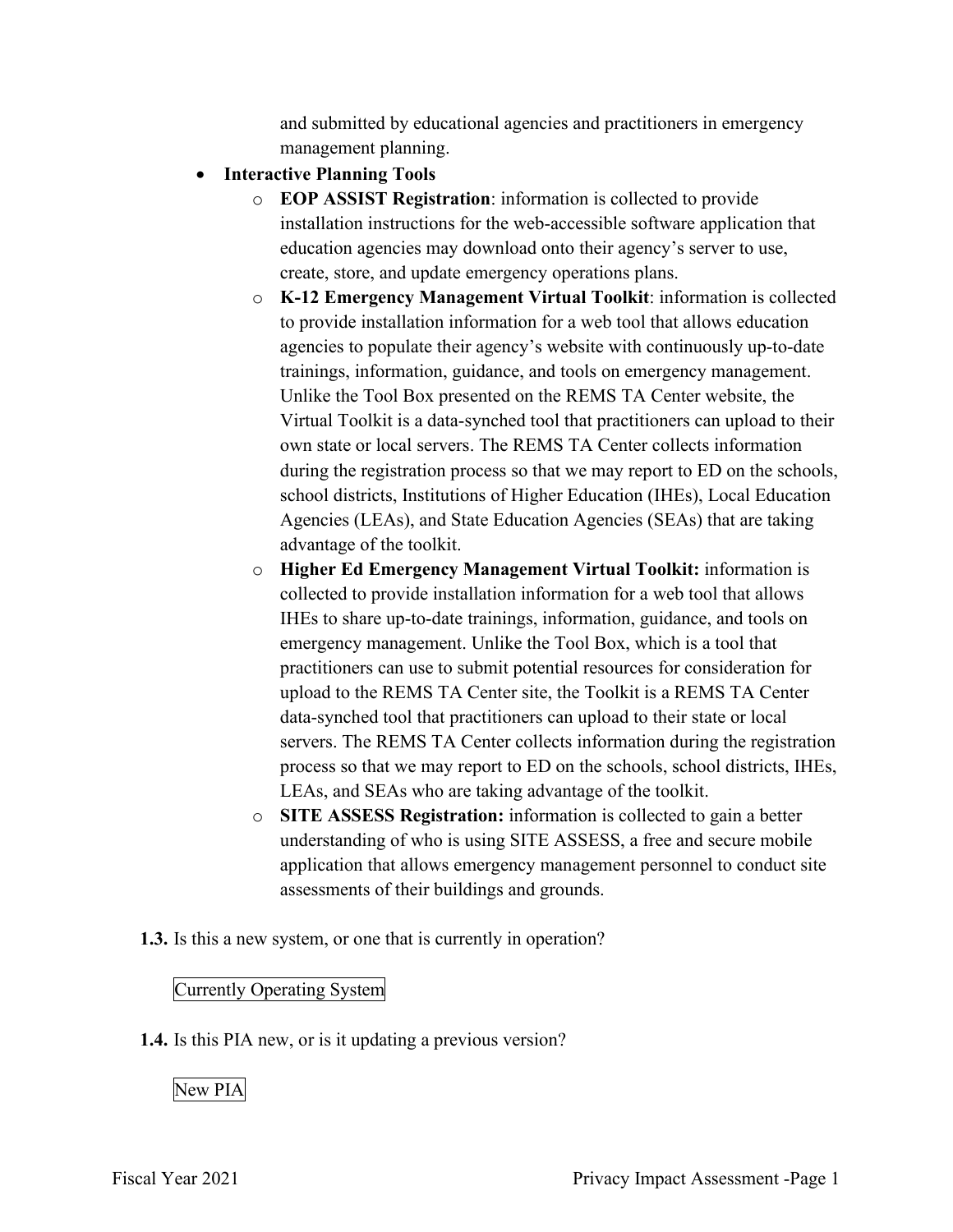section 3.1. A recent review of the system determined that the system maintains PII, as described in

**1.5.** Is the system operated by the agency or by a contractor?

#### Contractor

**1.5.1.** If the system is operated by a contractor, does the contract or other acquisitionrelated documents include privacy requirements?

 $\Box$  N/A

Yes

### **2. Legal Authorities and Other Requirements**  *If you are unsure of your legal authority, please contact your program attorney.*

**2.1.** What specific legal authorities and/or agreements permit and regulate the collection and use of data by the system? Please include name and citation of the authority.

The program is authorized by Title IV, Part F, Subpart 3 (National Activities for School Safety - 20 U.S.C. 7281) of the Elementary and Secondary Education Act (ESEA), as amended. The program regulations are in the U.S. Code of Federal Regulations at 34 CFR 222. These allow for the establishment and maintenance of the program.

#### **SORN**

such as a Social Security Number or other identification?<br>No **2.2.** Is the information in this system retrieved by an individual's name or personal identifier

**2.2.1.** If the above answer is **YES,** this system will need to be covered by Privacy Act System of Records Notice(s) (SORN(s)).<sup>2</sup> Please provide the SORN name, number, Federal Register citation and link, or indicate that a SORN is in progress.

 $\boxtimes$  N/A

Click here to enter text.

access and correct any PII maintained by ED. https://connected.ed.gov/om/Documents/SORN-Process.pdf<br>Fiscal Year 2021 Privacy Impact Assessment -Page 1  $2$  A System of Records Notice (SORN) is a formal notice to the public that identifies the purpose for which PII is collected, from whom and what type of PII is collected, how the PII is shared externally (routine uses), and how to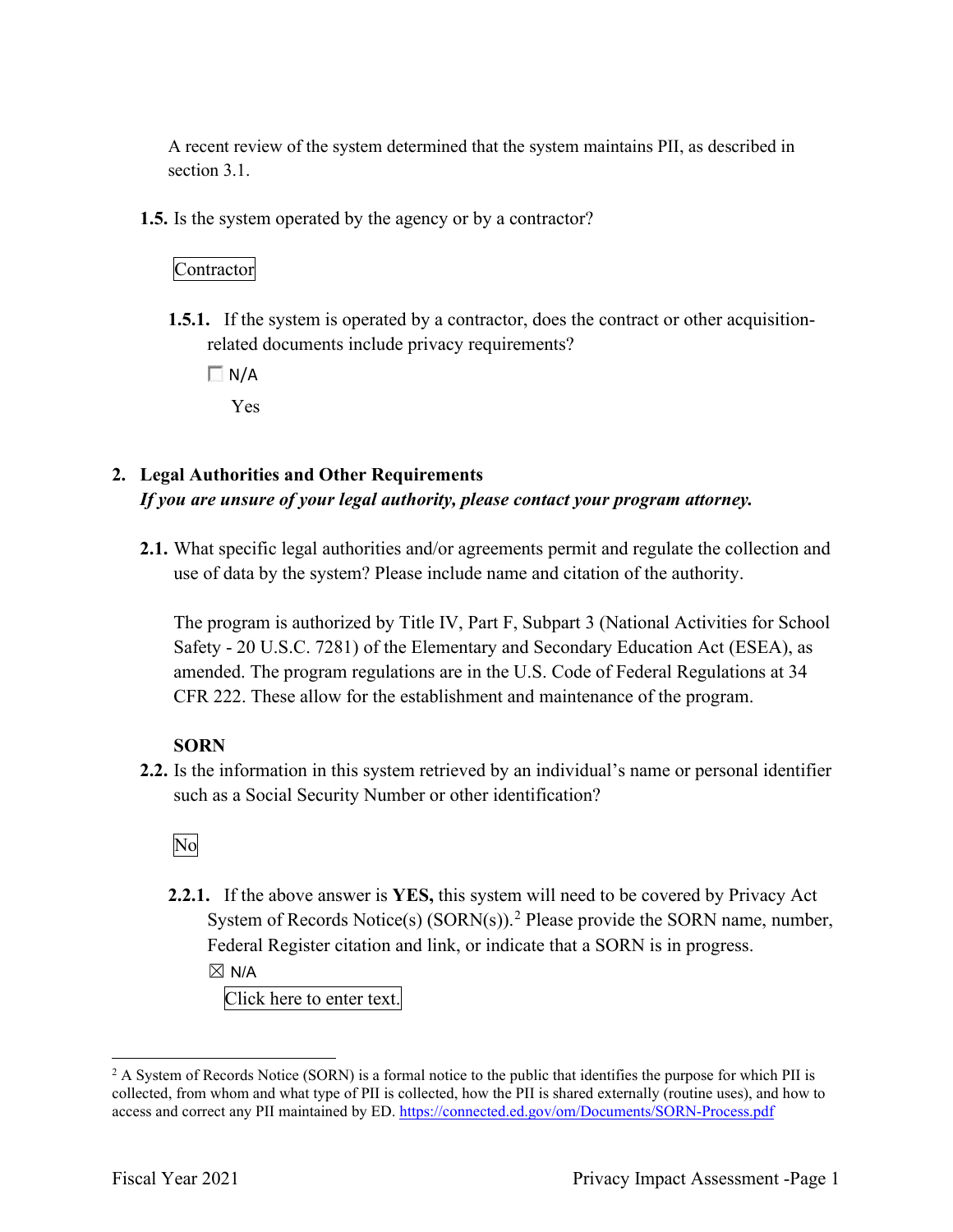**2.2.2.** If the above answer is **NO**, explain why a SORN was not necessary. For Department, etc.  $\boxtimes$  N/A example, the information is not retrieved by an identifier, the information is not maintained in a system of records, or the information is not maintained by the

 personal identifier. A SORN is not required because the information is not retrieved by a name or other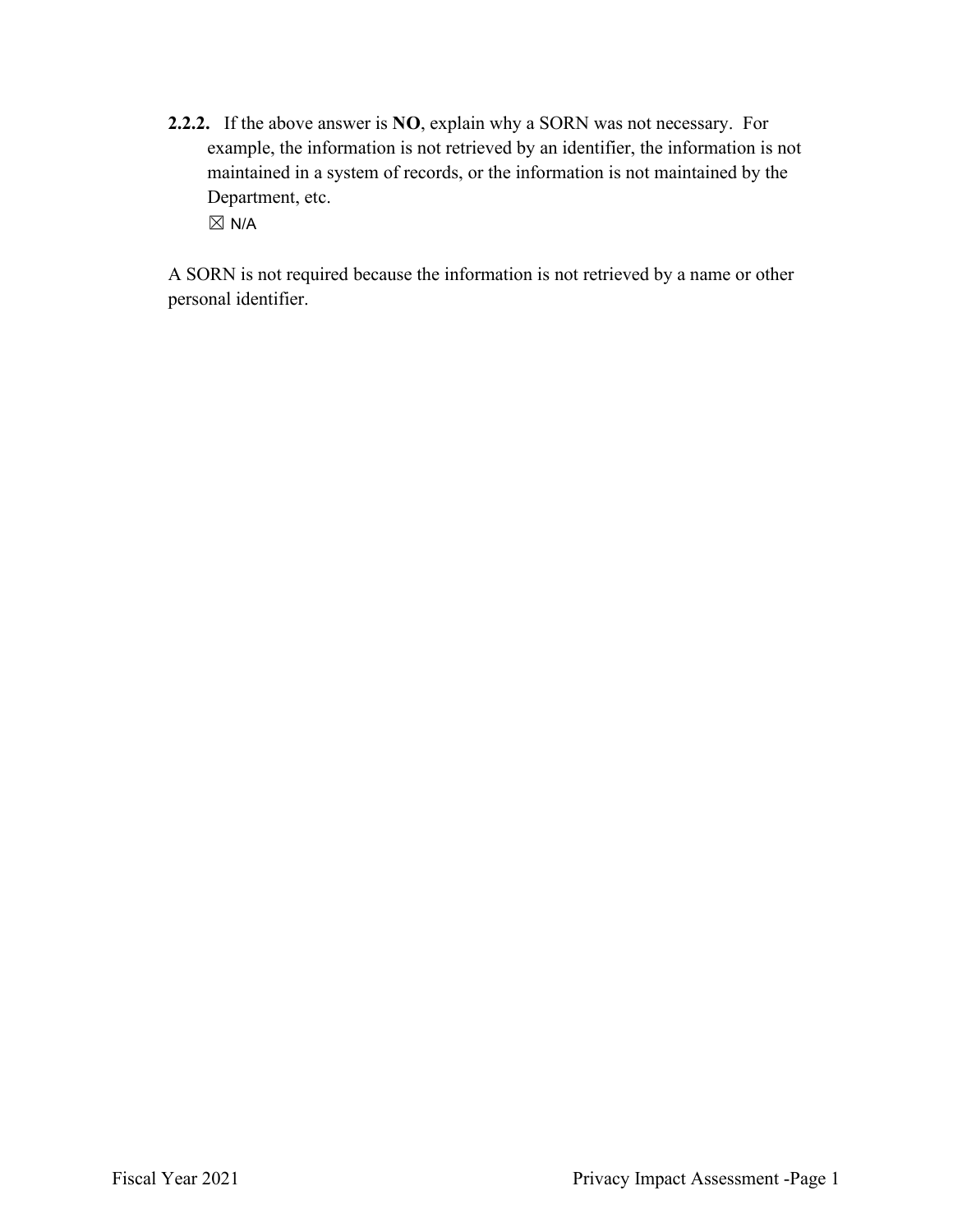#### **Records Management**

**If you do not know your records schedule, please consult with your records liaison, or send an email to [RMHelp@ed.gov](mailto:RMHelp@ed.gov)** 

 **2.3.** What is the records retention schedule approved by National Archives and Records Administration (NARA) for the records contained in this system? Please provide all relevant NARA schedule numbers and disposition instructions.

#### 2.3 Retention Schedules

ED 091, Communications Records, item 3: Printed and electronic publications Disposition: Permanent. Cut off at the end of the fiscal year. Transfer to NARA in 5-year blocks when the most recent records are 5 years old.

 and Toolkit) and related materials created by or on behalf of the Department for Covers: Guidance documents, publications, training, website content (including Toolbox customer consumption.

 General Records Schedule (GRS) 3.2, item 030: System access records, systems not requiring special accountability for access.

Disposition: Temporary. Destroy when business use ceases.

Covers: Records created as part of the user identification and authorization process to gain access to systems, such as: user profiles, log-in files, password files etc.

GRS 6.5, item 010: Customer service operations records

Disposition: Temporary. Destroy 1 year after resolved, or when no longer needed for business use, whichever is appropriate.

Covers: Records from operating a call center or service center providing services to the public, includes incoming requests and responses, trouble tickets and tracking logs, recordings of call center conversations used for quality control and training, system data, evaluations and customer feedback, FAQs and user guides, related reports, and complaints and commendation records.

GRS 6.5, item 020: Customer/client records.

Disposition: Temporary. Delete when superseded, obsolete, or when customer requests the agency to remove the records.

Covers: Distribution lists used by an agency to deliver specific goods or services such as: contact information for customers or clients, subscription databases for distributing information produced by agency, files and databases related to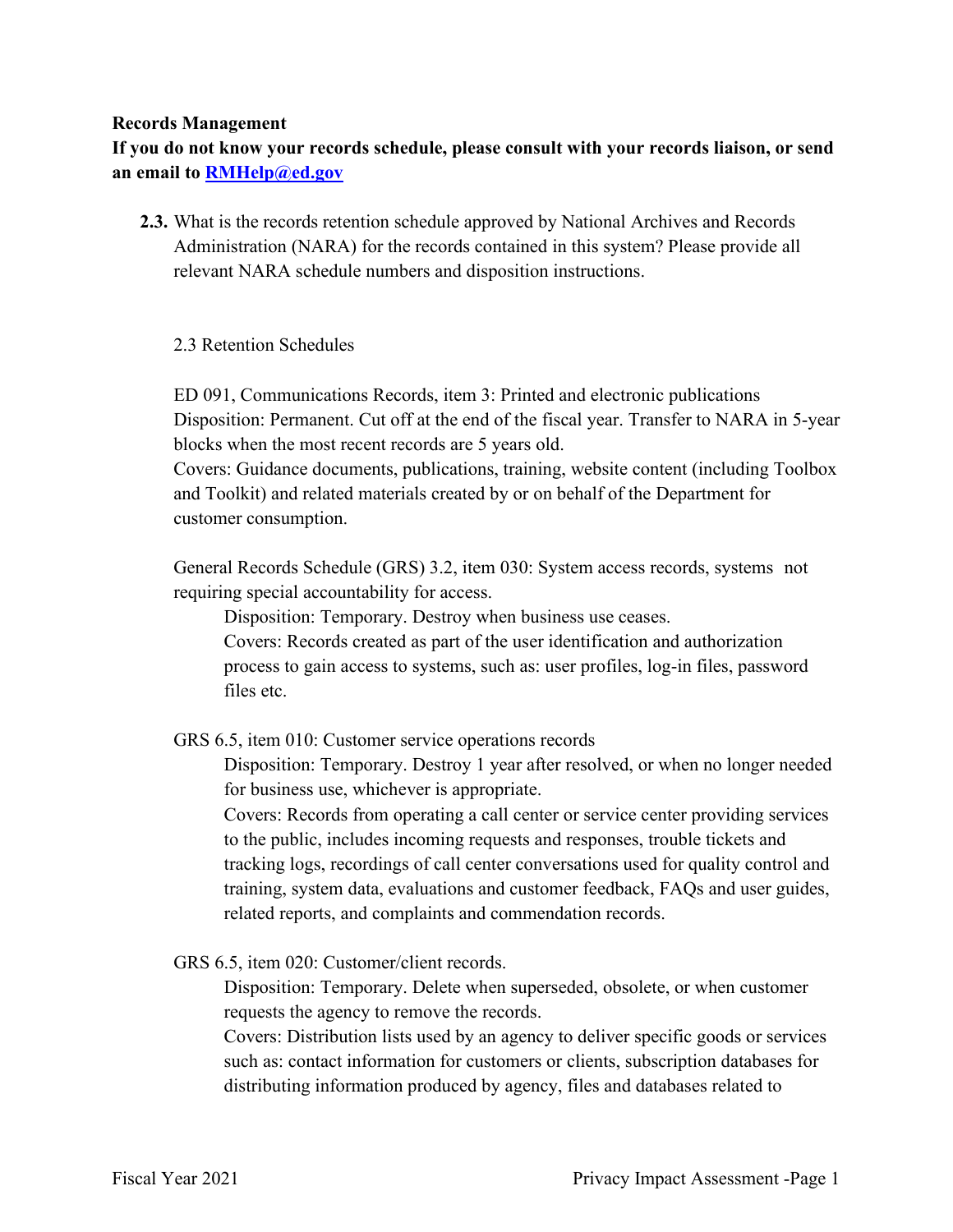constituent and community outreach or relations, sign-up, request, and opt-out forms.

**2.4.** Is the PII contained in this system disposed of appropriately, and in accordance with the timelines in the records disposition schedule?

Yes

 All PII is disposed of upon termination of the system and per ED's Records Disposition schedule (see:<https://www2.ed.gov/notices/records-management/index.html>)

#### **3. Characterization and Use of Information**

#### **Collection**

**3.1.** List the specific PII elements (e.g., name, email, address, phone number, date of birth, Social Security, etc.) that the system collects, uses, disseminates, or maintains. Items marked with an asterisk are required; other items are not.

#### **Virtual and Live Trainings**

Virtual/Live Trainings by Request Host Site Application: This is required information to determine eligibility and to create a working relationship for event planning.

- \* Name
- Title
- \* Office phone number
- \* Email address
- \* Organization

Virtual/Live Trainings by Request Registration

- \* Name
- Title
- Organization
- • Office phone number for the purpose of providing technical assistance interacting with the training (e.g., help connecting)
- training • \* Email address for the purpose of providing technical assistance during the
- Special needs information for the purpose of providing related accommodations

Webinar Registration: Although not required, information is collected to better customize the information to the live audience.

- Name
- Title
- Organization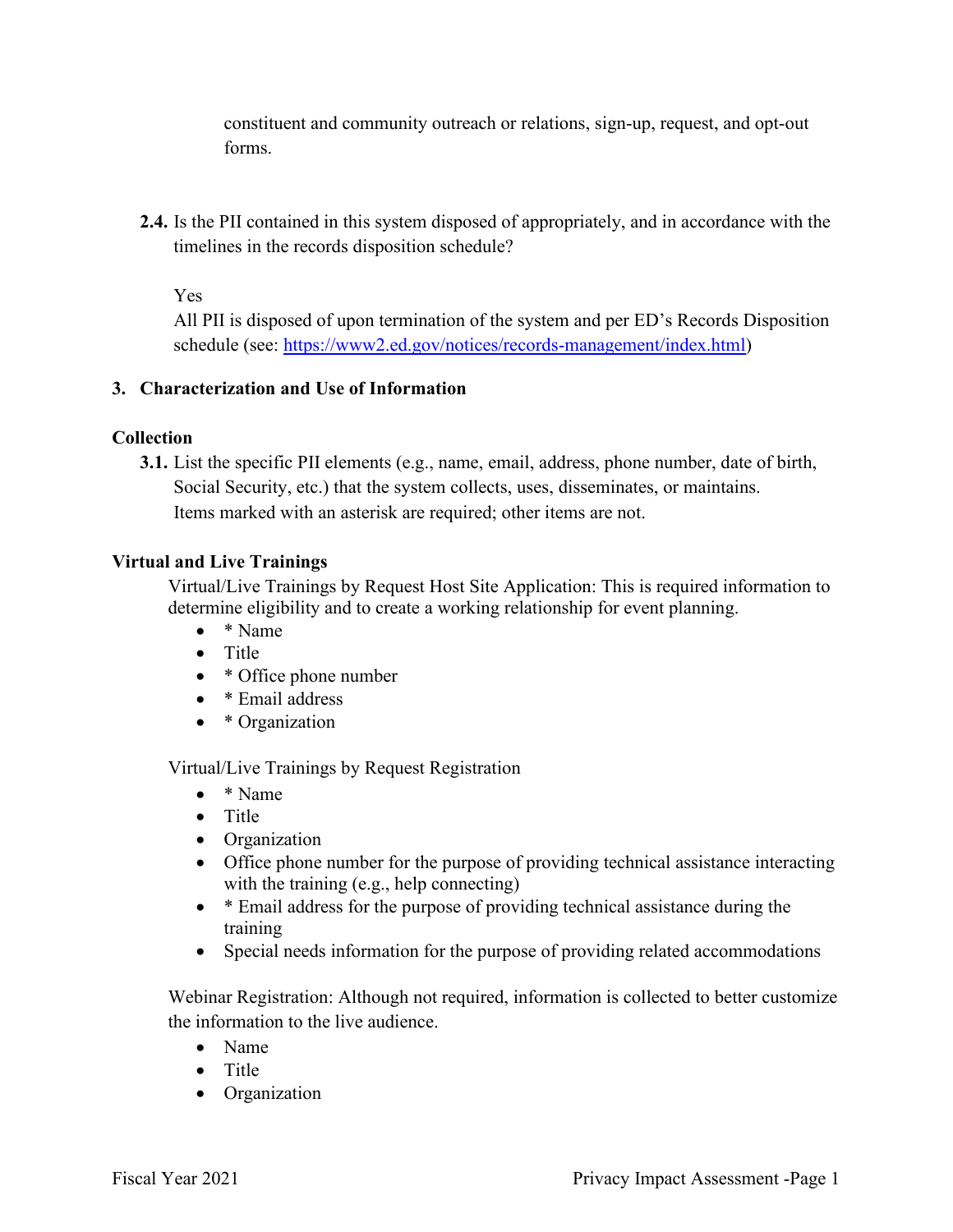- • Phone number for the purposes of providing technical assistance during the webinar
- \* Email address for the purpose of accessing the webinar
- \* Special needs information for the purpose of providing related accommodations

Online Course Registration

- \* Name for the purpose of customizing the participant's course completion certificate
- Organization
- \* Email address for the purpose of accessing the system and generating a username.
- Username initially generated by the user and their email address becomes their username. Password is initially generated by the system; however, the user then creates their own password.

#### **Technical Assistance and Engagement Activities**

#### **Subject Matter Expert (SME) Applications**

- \* Name
- \* Title
- \* Organization
- \* Office phone number
- \* Email address

#### Distribution List

• \* Email address

TA Submission Form

- \* Name
- Title
- Organization
- Affiliation
- Office phone
- \* Email address

Community of Practice Registration: The following information is required to demonstrate transparency while facilitating relationship building and the sharing of information and ideas.

- \* Name
- \* State
- $\bullet \quad *$  City
- \* Email address
- \* Organization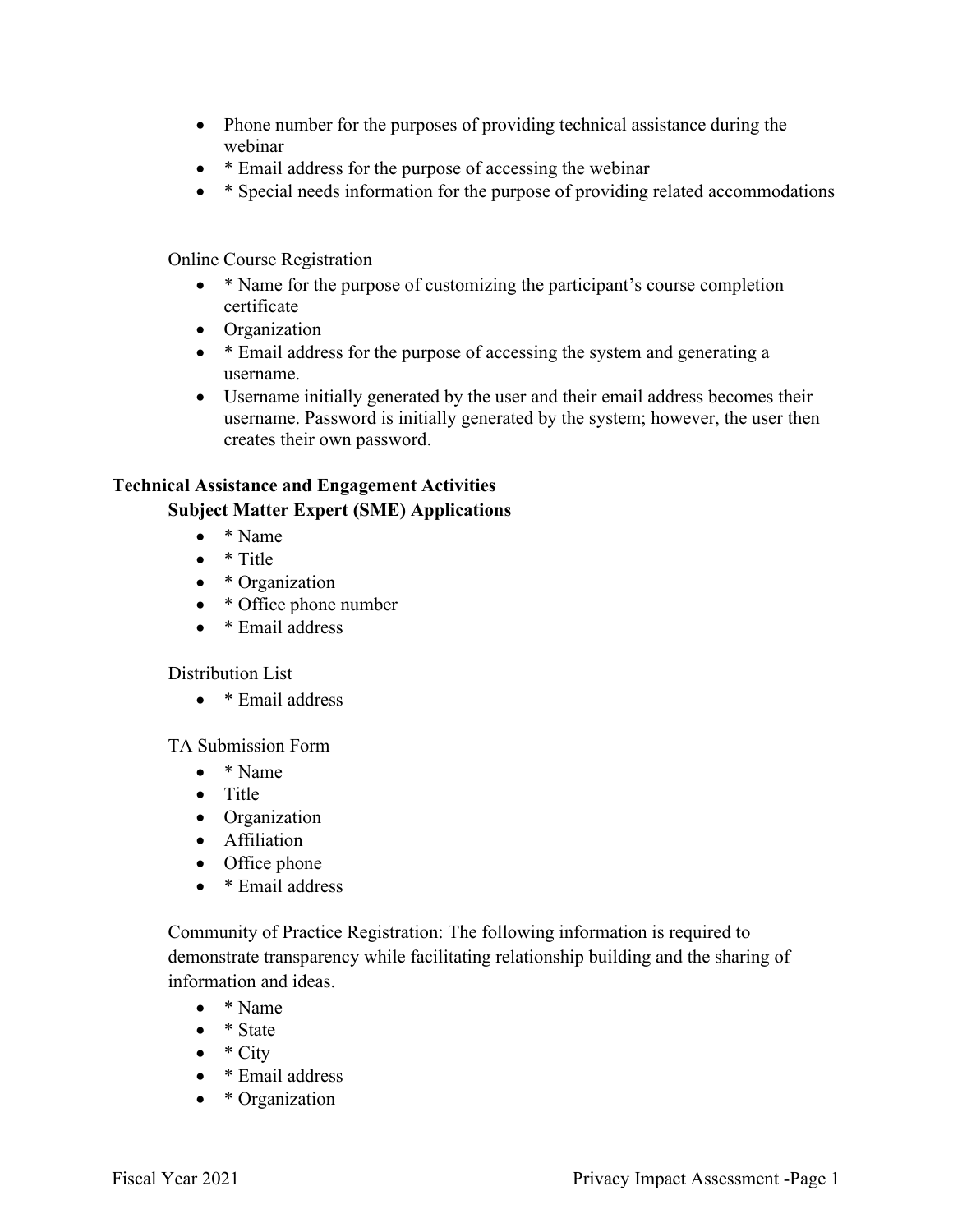- \* Emergency management years of experience
- \* Education years of experience
- \* Username
- \* Password

 section of the website, as well as to ensure the proper source information of the user-Tool Box Submission Form: The following information is requested to facilitate communication and planning while garnering approval for inclusion into the Tool Box generated item can be made evident on the site.

- \* Organization
- Grantee status
- \* Name
- \* Organization
- \* Title
- \* Phone number
- \* Email address

#### **Planning Tools**

EOP ASSIST Registration information is used to help determine who is using the tool and how.

- Name
- Title
- Organization
- Affiliation
- Office phone number
- Email Address

K-12 Emergency Management Virtual Toolkit information is used to facilitate the working relationship with the requestor, their information technology (IT) specialist, and the REMS TA Center in case the entity requires technical assistance with installation.

- \* Name
- \* Title
- \* Organization
- Affiliation
- Agency address
- Office phone number
- \* Email address

 case the entity requires technical assistance with installation. Higher Ed Emergency Management Virtual Toolkit information is used to facilitate the working relationship with the requestor, their IT specialist, and the REMS TA Center in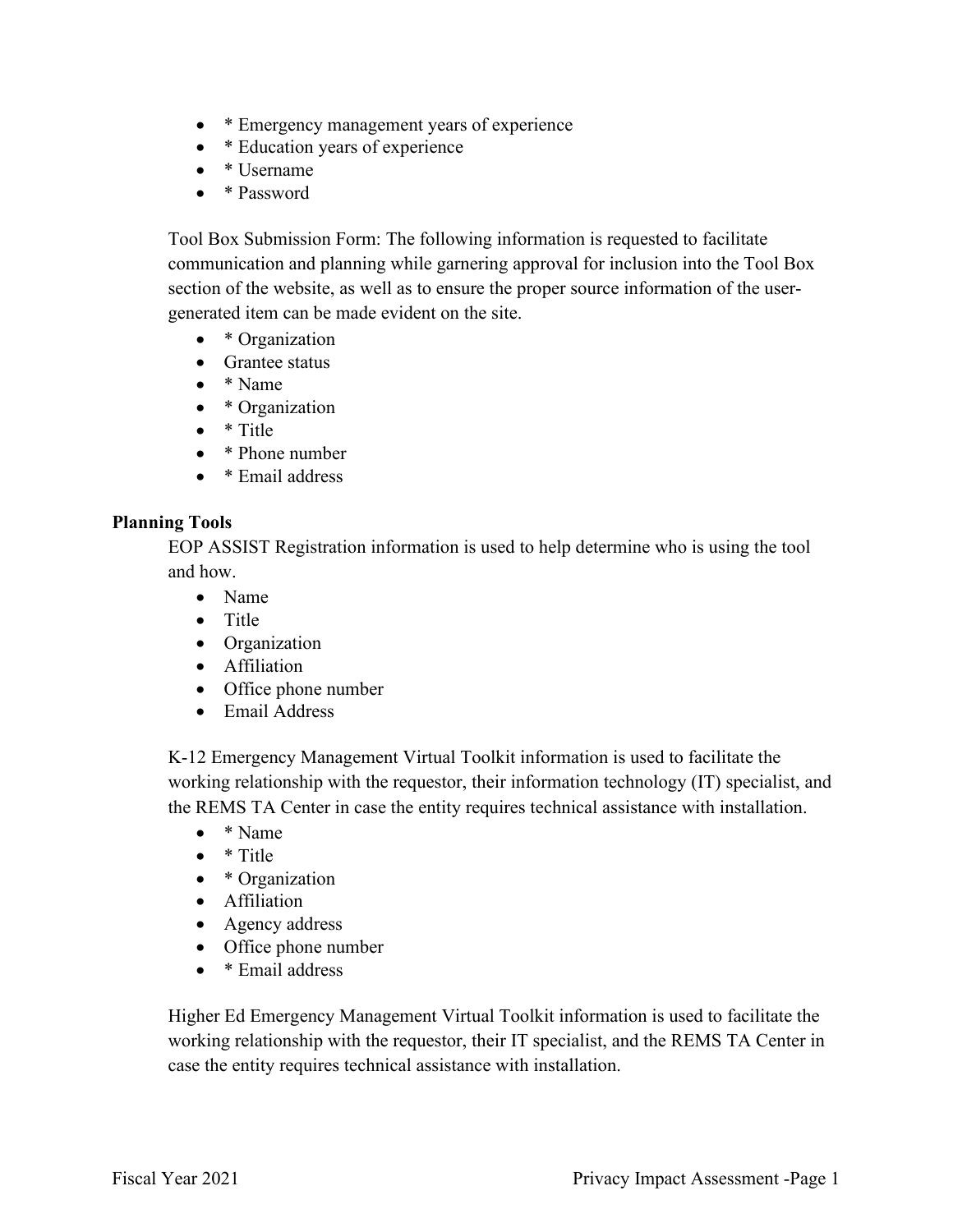- \* Name
- \* Title
- \* Organization
- Affiliation
- Office phone number
- \* Email address

#### SITE ASSESS Registration

- \* Name
- \* Title
- \* Organization
- Affiliation
- Office phone number
- \* Email address
- stated in Question 1.2?<br>Yes **3.2.** Does the system collect only the minimum amount required to achieve the purpose

 assistance, engagement services, and interactive planning tools found at the REMS TA The information collected is the minimum necessary provide the training, technical Center. No information is collected that is not required for these purposes.

**3.3.** What are the sources of PII collected (e.g., individual, school, another agency, commercial sources, etc.)?

 charter school representatives, key education community partners, and other key Users provide information to the REMS TA Centers using the subsystems described under 3.1. PII sources include individuals, grantees, SEAs, LEAs, IHEs, private and stakeholders. Subsystems are not connected, meaning that each subsystem is supported by an individual database. User emails submitted through all subsystems are manually added to the REMS TA Center distribution list.

 **3.4.** How is the PII collected from the stated sources listed in Question 3.3 (e.g., paper form, web page, database, etc.)?

Users submit the information via one of the subsystems described above. Names and email addresses collected for the distribution list are either collected via the subsystems described above or via direct email submission from the user, the REMS TA Center Contracting Officer's Representative (COR), or our federal partners. For subsystems that require log-in access, the system generates the password and saves it in the database in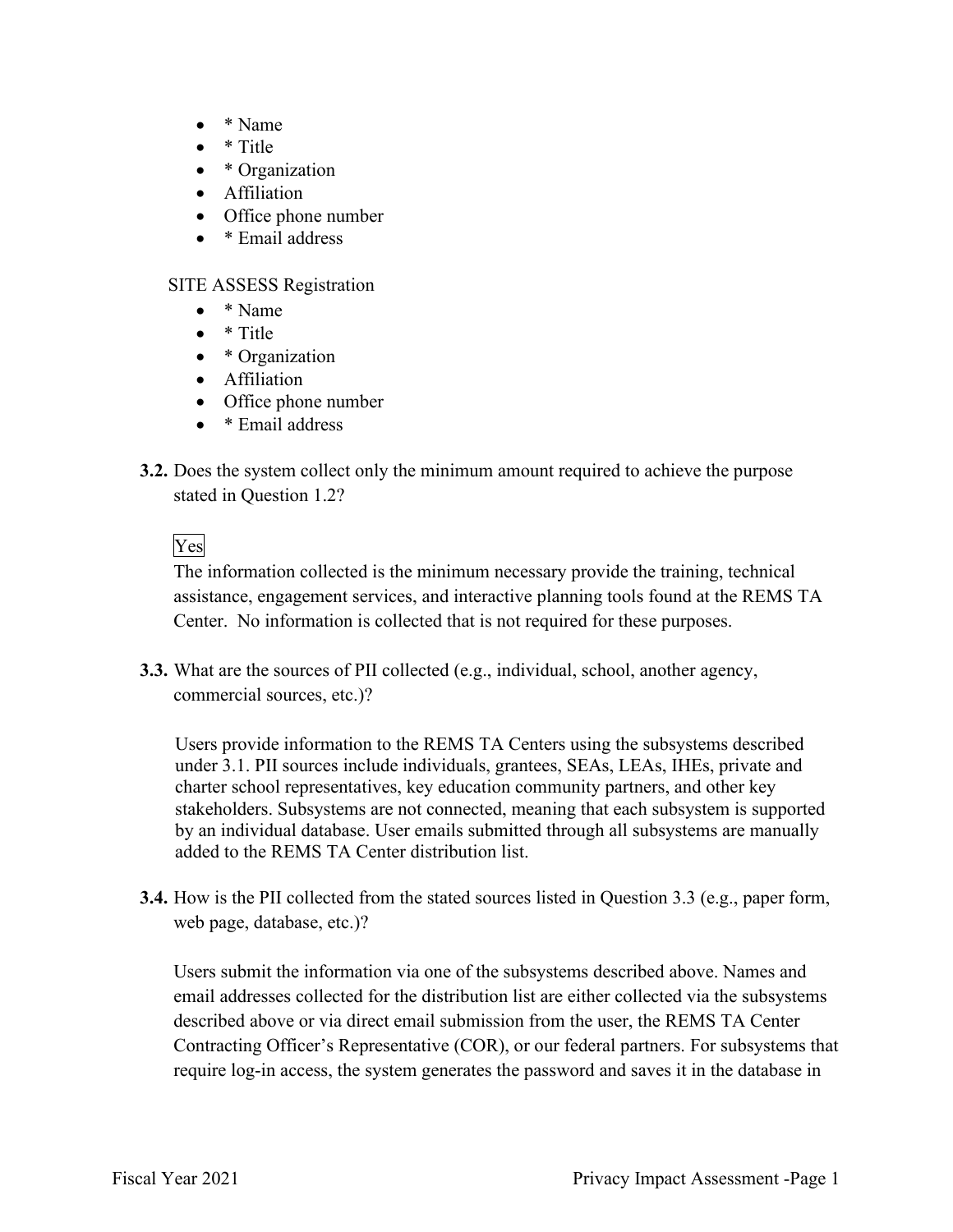an encrypted format. The data are collected using web forms and stored in a backend database.

#### **Virtual and Live Training Systems**

Virtual/Live Trainings by Request Host Site Application Fields

• Information is collected via a fillable PDF form.

Virtual/Live Trainings by Request Registration

• Information is collected via a fillable PDF form.

Webinar Registration

• Information is collected via a HTML-based registration form and stored within an external database.

Online Course Registration

• Information is collected via a HTML-based registration form and stored within an external database.

#### **Technical Assistance and Engagement Activities**

Subject Matter Expert Applications

• Information is collected via a fillable PDF form.

Distribution List

- Information is collecting using a variety of strategies:
	- **Emails submitted by ED and federal partners to the REMS TA Center for** inclusion in the list;
	- **Emails received via networking with practitioners and stakeholders during** live events, including live trainings; national, state, and local conferences; and other live event types; and
	- those outlined in this document. (For example, all webinar, online course, **Emails received via information collected within other systems, such as** toolkit, tool box, planning tools, and other system registrant types are automatically added to the distribution list as a standard practice.)

TA Submission Form

• Information is collected via a HTML-based registration form and stored within an external database. Information is also collected by telephone and email and stored in the same external database.

COP Registration

• Information is collected via a HTML-based registration form and stored within the COP's administrative system.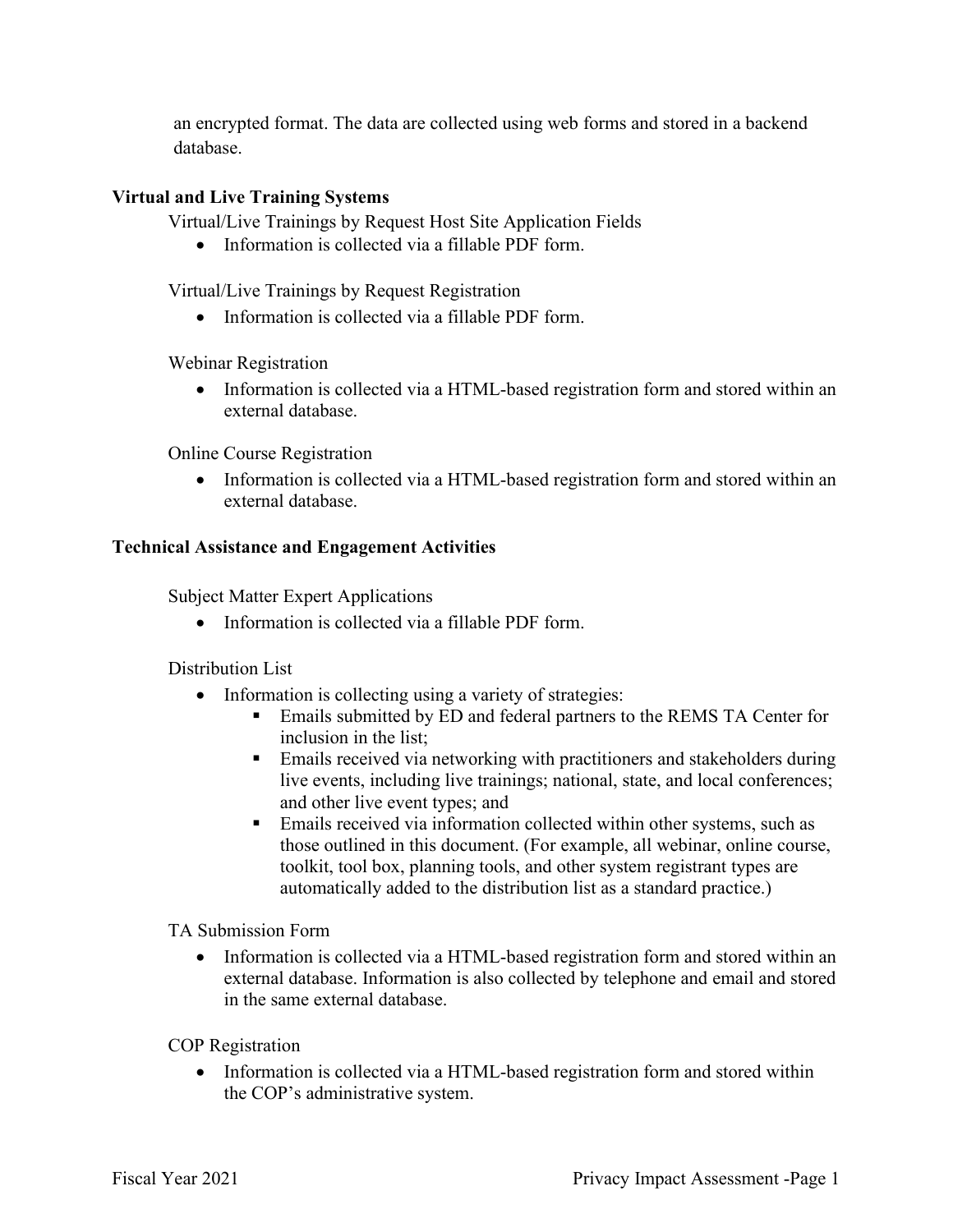- User ID is displayed in discussion board posts, but no other PII will be posted to the REMS public portal for any reason.
- Since users craft their profile and voluntarily decide what to share in discussion board posts, there is a possibility that PII could be exchanged through these posts.

Tool Box Submission Form

• Information is collected via a HTML-based registration form and stored in an external database.

#### **Planning Tools**

EOP ASSIST Registration

• Information is collected via a HTML-based registration form and stored in an external database.

K-12 Emergency Management Virtual Toolkit

• Information is collected via a HTML-based registration form and stored in an external database.

Higher Ed Emergency Management Virtual Toolkit

• Information is collected via a HTML-based registration form and stored in an external database.

#### SITE ASSESS Registration

- Information is collected via a HTML-based registration form and stored in an external database.
- **3.5.** How is the PII validated or confirmed to ensure the integrity of the information collected?<sup>3</sup> Is there a frequency at which there are continuous checks to ensure the PII remains valid and accurate?

 ensuring the data on the website are correct. The users created accounts on their own The system sends a verification email to the email address supplied to verify the contact details through a confirmation email. The user is responsible for making updates and and validate their own PII by checking it. The users are able to check the data they input while registering and by the email confirmation they receive.

#### **Virtual and Live Training Systems**

Virtual/Live Trainings by Request Host Site Application Fields

• REMS TA Center staff follow up with the contact to complete next steps to support review, approval, and hosting of trainings. Contact information is

and communication with the individual whose information it is. <sup>3</sup> Examples include restricted form filling, account verification, editing and validating information as it is collected, and communication with the individual whose information it is.<br>Fiscal Year 2021 Privacy Impact Assessment -Page 1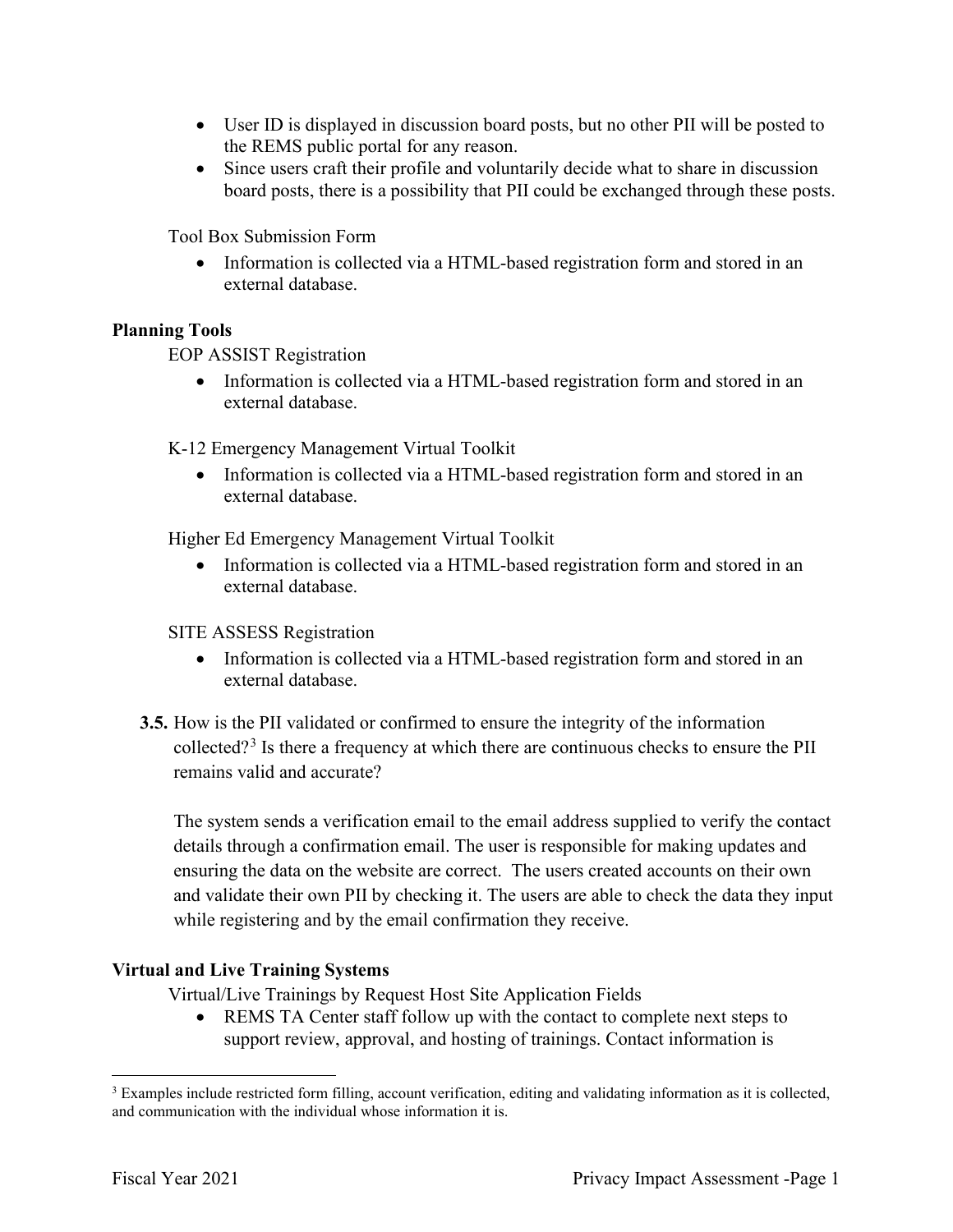validated at that time and continuous checks are not required, as the information is only used to support the individual training. Training host site email addresses are also added to the REMS TA Center distribution list, which is checked for inoperable email addresses.

Virtual/Live Trainings by Request Registration

 used to support the individual training. Training participant email addresses are o The system sends a verification email to the email address supplied to verify the contact details provided through a confirmation email. The REMS TA Center receives a carbon copy of all registration details provided, which are stored in an external database. Continuous checks are not required, as the information is only also added to the REMS TA Center distribution list, which is checked regularly for inoperable email addresses.

#### Webinar Registration

o The system sends a verification email to the email address supplied to verify the contact details provided through a confirmation email. The REMS TA Center receives a carbon copy of all registration details provided, which are stored in an external database. Continuous checks are not required, as the information is only used to support the individual webinar. Webinar participant email addresses are also added to the REMS TA Center distribution list, which is checked regularly for inoperable email addresses.

#### Online Course Registration

 username and login details provided through a confirmation email sent only to the TA Center site. The REMS TA Center can reset passwords for users and confirm email addresses and usernames provided along with registration but does not o The system sends a verification email to the email address supplied to verify the course registrant. Users can access and update details (username and password) using the Forgot Password feature on the Online Courses section of the REMS conduct continuous checks to ensure information provided is accurate, as that is the responsible of each registrant. Online course participant email addresses are also added to the REMS TA Center distribution list, which is checked regularly for inoperable email addresses.

#### **Technical Assistance and Engagement Activities**

Subject Matter Expert Applications

 • REMS TA Center staff follow up with the SME to complete next steps to support the application approval process, task hiring process, or invoicing process. Contact information is validated at that time and continuous checks are performed annually, as well during each instance in which a particular SME's skills are required and utilized. SME email addresses are also added to the REMS TA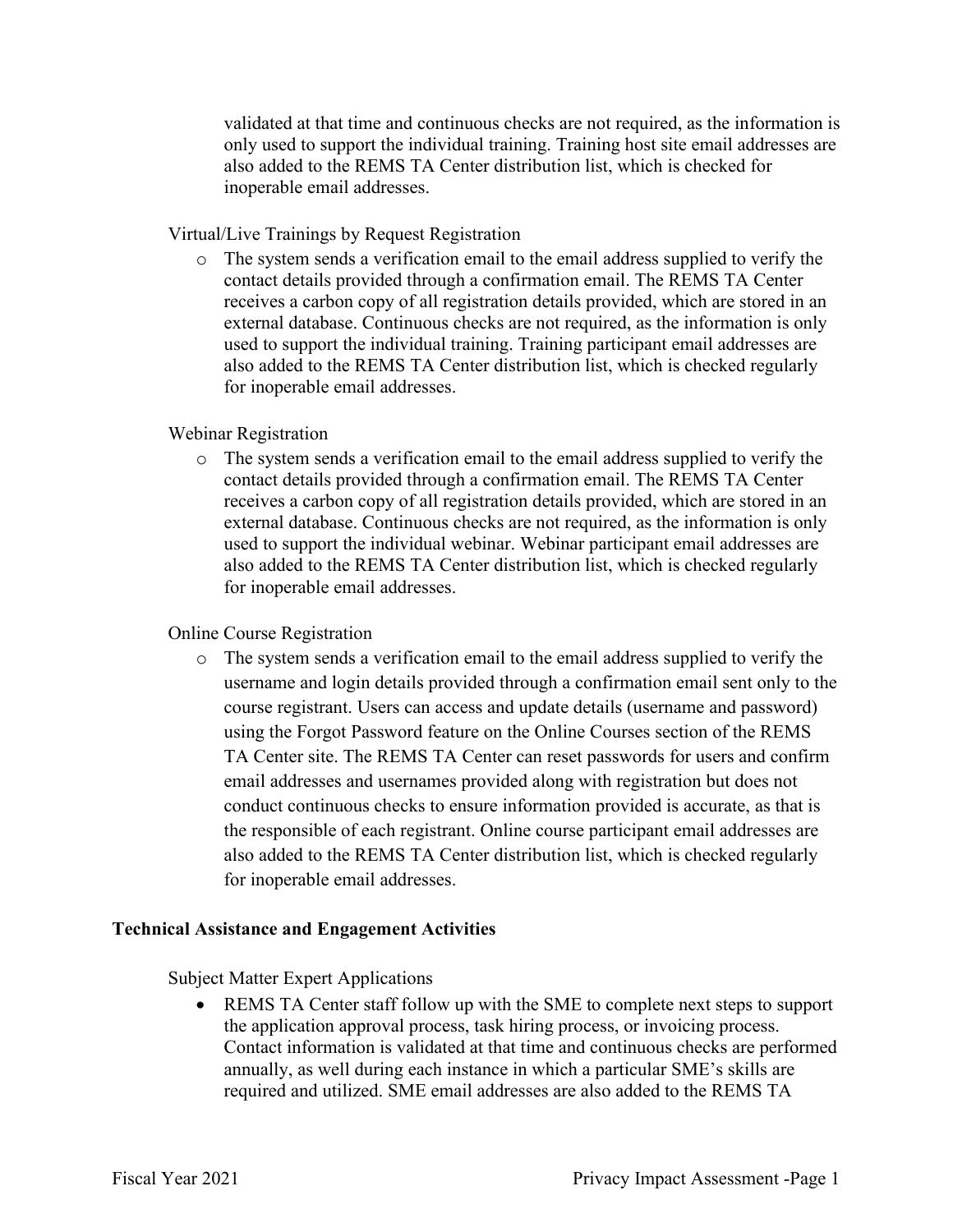Center distribution list, which is checked following regularly for inoperable email addresses.

#### Distribution List

o The REMS TA Center distribution list is checked regularly for inoperable email addresses and to validate email addresses provided. This includes following each mass distribution, as well as on a quarterly basis.

#### TA Submission Form

 information is only used to support the individual TA request. TA requestor email o The system sends a verification email to the email address supplied to verify the username and login details provided through a confirmation email. The REMS TA Center receives a carbon copy of all registration details provided, which are stored in an external database. Continuous checks are not required, as the addresses are also added to the REMS TA Center distribution list, which is checked regularly for inoperable email addresses.

#### **Collaboration/Information-Sharing Systems**

Community of Practice Registration

 username and login details provided through a confirmation email sent only to the COP member. Users can update access details (username and password) using the for users and confirm email addresses and usernames provided along with the member email addresses are also added to the REMS TA Center distribution list, o The system sends a verification email to the email address supplied to verify the Forgot Password feature on the COP. The REMS TA Center can reset passwords member registration process but does not conduct continuous checks to ensure information provided is accurate, as that is the responsible of each member. COP which is checked following regularly for inoperable email addresses.

Tool Box Submission Form

 next steps to support review, vetting, and submission to the department for • Information is collected via a HTML-based registration form and stored in an external database. REMS TA Center staff follow up with the contact to complete review, as well as to complete the required follow up to the submitter before posting of submitted resources to the REMS TA Center website. Contact information is validated at that time and continuous checks are not required, as the information is only used to support the individual task of reviewing, vetting, submitting for approval, and follow-up. Tool Box submitter email addresses are also added to the REMS TA Center distribution list, which is checked following regularly for inoperable email addresses.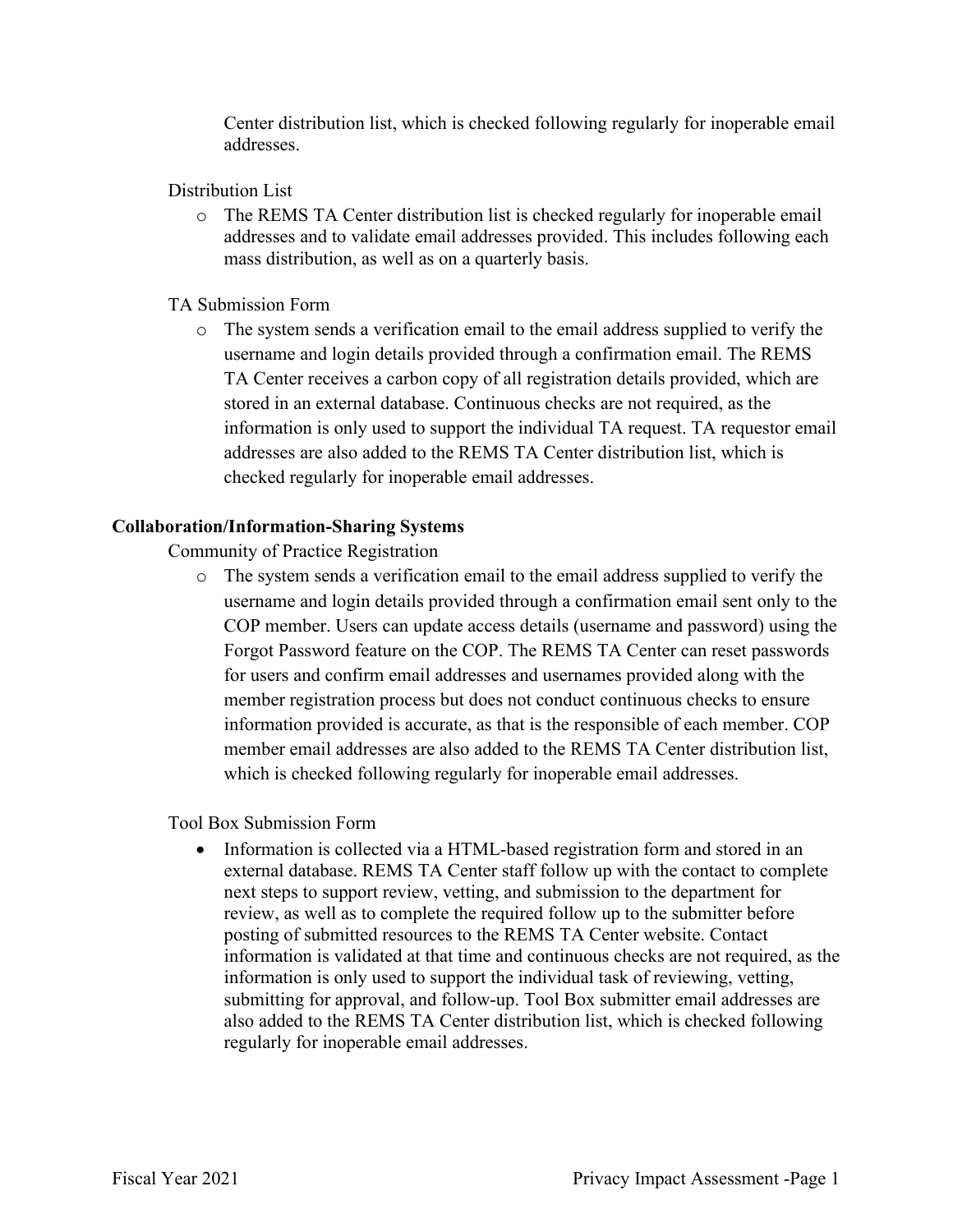#### **Planning Tools**

EOP ASSIST Registration

 Submission Form or a direct email or phone call to the REMS TA Center Help • The system sends a verification email to the email address supplied to verify the contact details provided through a confirmation email. The REMS TA Center receives a carbon copy of all registration details provided, which are stored in an external database. Continuous checks are not required, as the information is only used to support data analysis on tool usage and/or to support the provision of individual technical assistance, which is fielded/received through the TA Request Desk. EOP ASSIST registrant email addresses are also added to the REMS TA Center distribution list, which is checked following regularly for inoperable email addresses.

K-12 Emergency Management Virtual Toolkit

• The system sends a verification email to the email address supplied to verify the contact details provided through a confirmation email. The REMS TA Center receives a carbon copy of all registration details provided, which are stored in an external database. Continuous checks are not required, as the information is only used to support data analysis on tool usage and/or to support the provision of individual technical assistance, which is fielded/received through the TA Request Submission Form or a direct email or phone call to the REMS TA Center HelpDesk. Toolkit registrant email addresses are also added to the REMS TA Center distribution list, which is checked following regularly for inoperable email addresses.

Higher Ed Emergency Management Virtual Toolkit

 Submission Form or a direct email or phone call to the REMS TA Center Help • The system sends a verification email to the email address supplied to verify the contact details provided through a confirmation email. The REMS TA Center receives a carbon copy of all registration details provided, which are stored in an external database. Continuous checks are not required, as the information is only used to support data analysis on tool usage and/or to support the provision of individual technical assistance, which is fielded/received through the TA Request Desk. Toolkit registrant email addresses are also added to the REMS TA Center distribution list, which is checked following regularly for inoperable email addresses.

#### SITE ASSESS Registration

 • Information is collected via a HTML-based registration form and stored in an external database. The system sends a verification email to the email address supplied to verify the contact details provided through a confirmation email. The REMS TA Center receives a carbon copy of all registration details provided, which are stored in an external database. Continuous checks are not required, as the information is only used to support data analysis on tool usage and/or to support the provision of individual technical assistance, which is fielded/received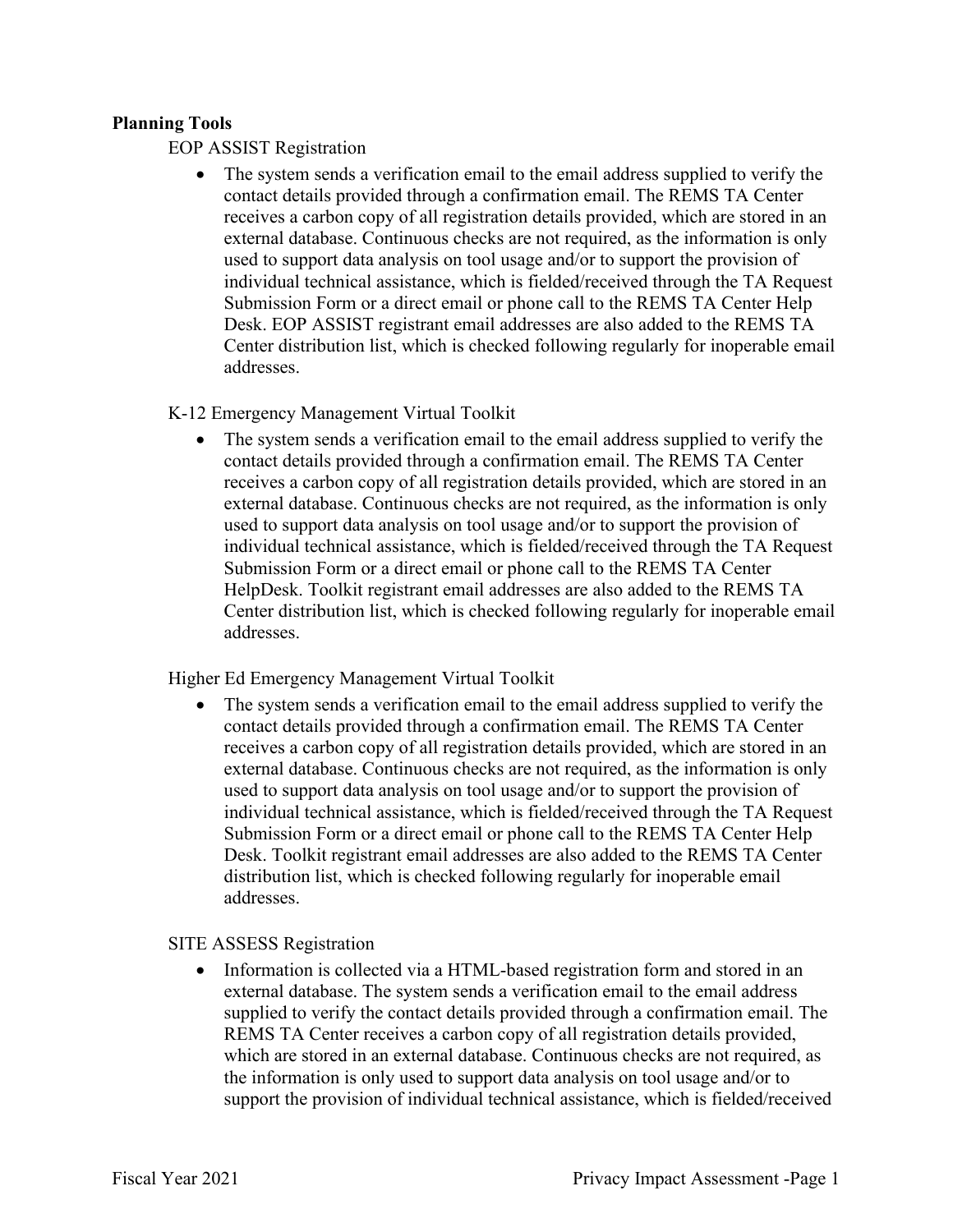through the TA Request Submission Form or a direct email or phone call to the REMS TA Center Help Desk. Toolkit registrant email addresses are also added to the REMS TA Center distribution list, which is checked following regularly for inoperable email addresses.

#### **Use**

**3.6.** Describe how the PII is used to achieve the purpose stated in Question 1.2 above.

#### **Virtual and Live Training Systems**

Virtual/Live Trainings by Request Host Site Application Fields

 • Information is collected via a fillable PDF form. Information is collected about management topics. The REMS TA Center uses Adobe Connect and Zoom the host site to provide a live or virtual training on a variety of emergency platforms to host virtual trainings.

Virtual/Live Trainings by Request Registration

 • Information is collected via a fillable PDF form. Information collected is used to confirm access to the virtual or live meeting room. The REMS TA Center uses Adobe Connect and Zoom platforms to host virtual trainings.

Webinar Registration

 participants and to better understand the webinar audience. The REMS TA Center uses Adobe Connect and Zoom platforms to host webinars. • Information is collected via a HTML-based registration form and stored within an external database. Information is used to provide webinar access information to

Online Course Registration

• Information is collected via a HTML-based registration form and stored within an external database. Information is used to provide login credentials to access online courses and track online course progress. No third-party system is used to host these.

#### **Technical Assistance and Engagement Activities**

Subject Matter Expert (SMEs) Applications

 product creation, and other activities. Information is used to conduct background checks, if necessary, and to complete payments for services rendered. These data • Information is collected via a fillable PDF form and stored within an external database. Information is collected on SMEs who may support training delivery, are stored external to the system outside the web application system boundary and are not connected to the REMS web application.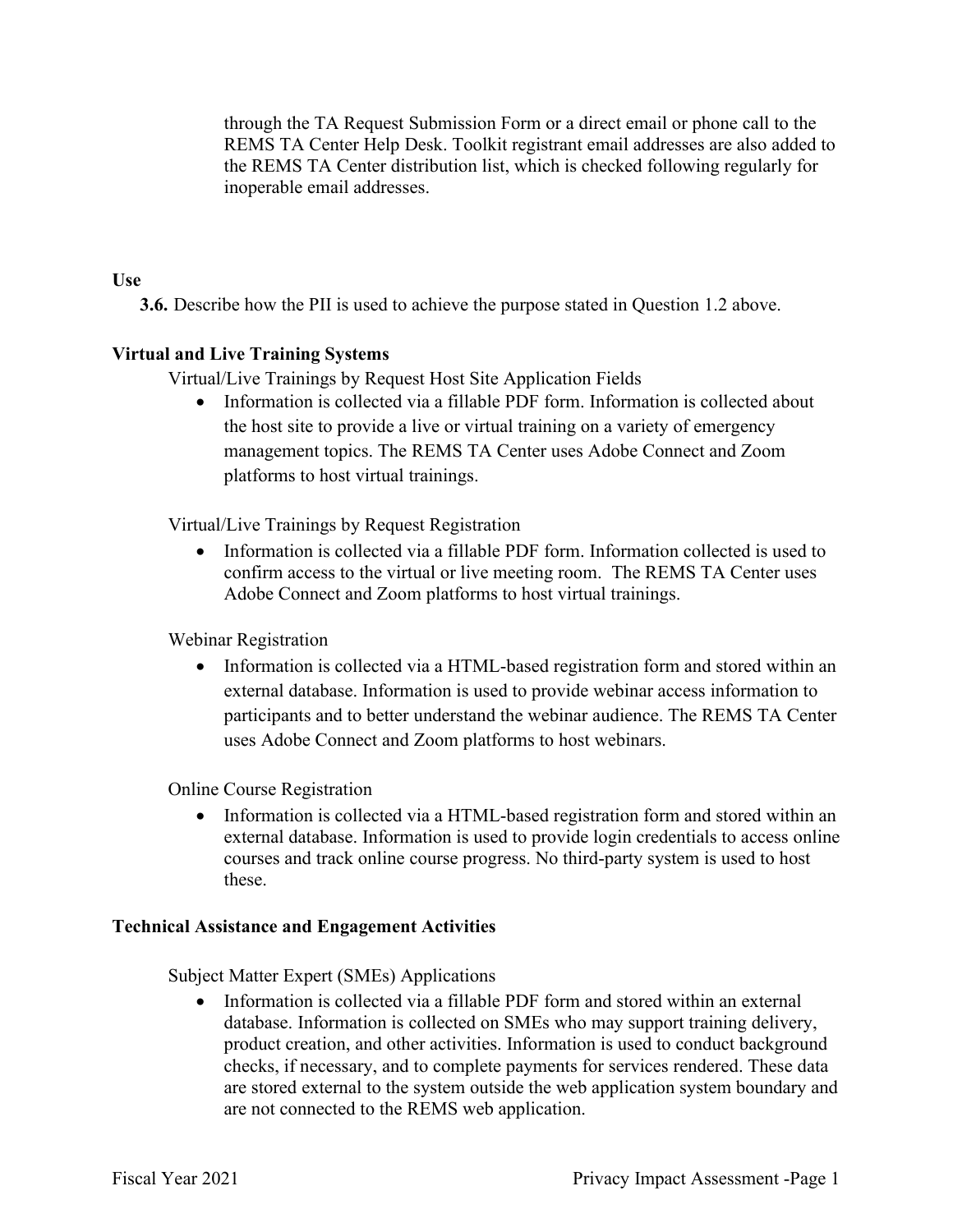#### Distribution List

• Information is used to disseminate announcements and information related to REMS TA Center events and products. Information is disseminated via an HTML email that is created by the REMS TA Center. No third-party providers are used to create or disseminate the announcement.

#### TA Submission Form

 • Information is collected via a HTML-based registration form and stored within an external database. Information is used to respond to technical assistance requests.

#### Community of Practice Registration

 practices and success stories. Tool Box Submission Form • Information is collected via a HTML-based registration form and stored within the COP's administrative system. Information is used to provide login credentials to access the website, used to disseminate REMS guidance information and facilitate collaboration among the practitioners using COP for sharing best

• Information is collected via a HTML-based registration form and stored in an external database. Information is used to contact the submitter who described resources submitted to the Tool Box, a repository of tools, documents, templates, and presentations used by education agencies and partners in emergency management planning.

#### **Planning Tools**

EOP ASSIST Registration

 their server and use to create, update, and store emergency operations plans. This School Guide and generates a customized school EOP. The registrant's server • Information is collected via a HTML-based registration form and stored in an external database. Information is used to provide installation instructions for the web-accessible software application that education agencies may download to web-accessible software app for SEAs, Regional Education Agencies (REAs) school districts, and schools to host on their own servers, directs planning team members through a process that will result in the output of an EOP according to the federal guidelines for developing a high-quality school EOP. EOP ASSIST users are prompted through the six-step planning process recommended in the has to meet installation requirements, which are provided via an Installation Manual.

#### K-12 Emergency Management Virtual Toolkit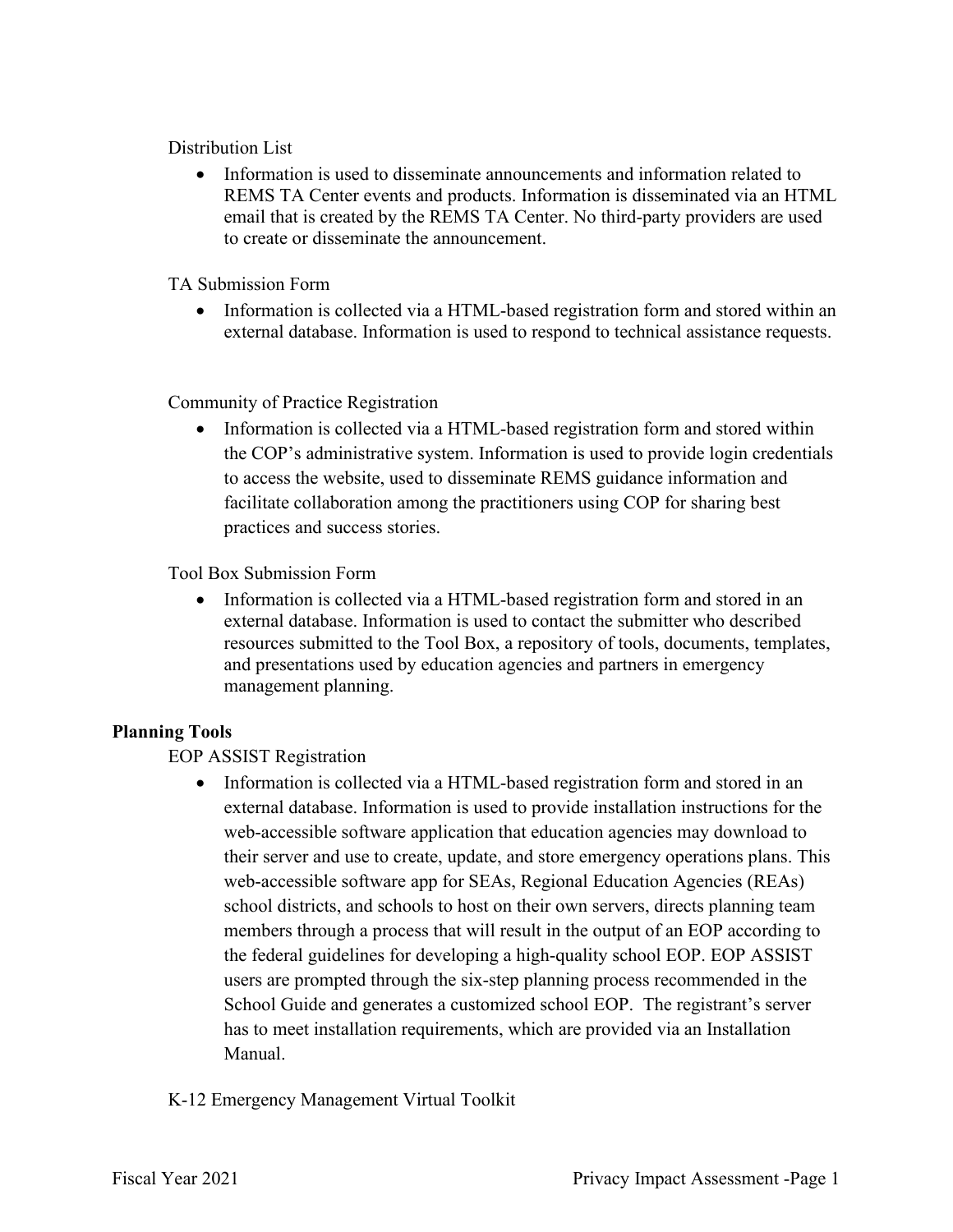• Information is collected via a HTML-based registration form and stored in an locally on a SEA or LEA server and be made accessible via a designated web external database. Information is used to provide installation information for a web tool that allows education agencies to populate their own website to share upto-date trainings, information, guidance, and tools on emergency management. As a web-accessible toolkit to populate their website, it is intended to be installed address to practitioners interested in accessing the latest information, resources and training opportunities related to K-12 school emergency management.

#### Higher Ed Emergency Management Virtual Toolkit

 accessible toolkit, it is intended to be installed locally on a SEA or LEA server • Information is collected via a HTML-based registration form and stored in an external database. Information is used to provide installation information for a web tool that allows education agencies to create a website to share up-to-date trainings, information, guidance, and tools on emergency management. As a weband be made accessible via a designated web address to practitioners interested in accessing the latest information, resources and training opportunities related to higher education emergency management.

#### SITE ASSESS Registration

- aggregation/analysis and recordkeeping. EOP data stored by users are not stored by the REMS TA Center; only registration details are stored. • Information is collected via a HTML-based registration form and stored in an external database. Information is collected only to gain a better understanding of who is using SITE ASSESS. This mobile application is designed specifically for education agencies. It allows personnel to walk around buildings and grounds and conduct a site assessment. SITE ASSESS equips practitioners with information and knowledge about fundamental site assessment topics, allows users to add locality- and state-specific questions and skip entire sections that are not applicable to their education agency, and exports site assessment data for data
- **3.7.** . Is the system using PII for testing/researching new applications or information systems prior to deployment or for training employees?

prior to deployment or for training employees?<br>No. We do not collect registration data for application improvement or training purposes, only for reporting purposes. An installation manual is provided to support any required trainings on use of the application. In addition, users can provide feedback on the application, as well as request TA regarding use of the application, by contacting the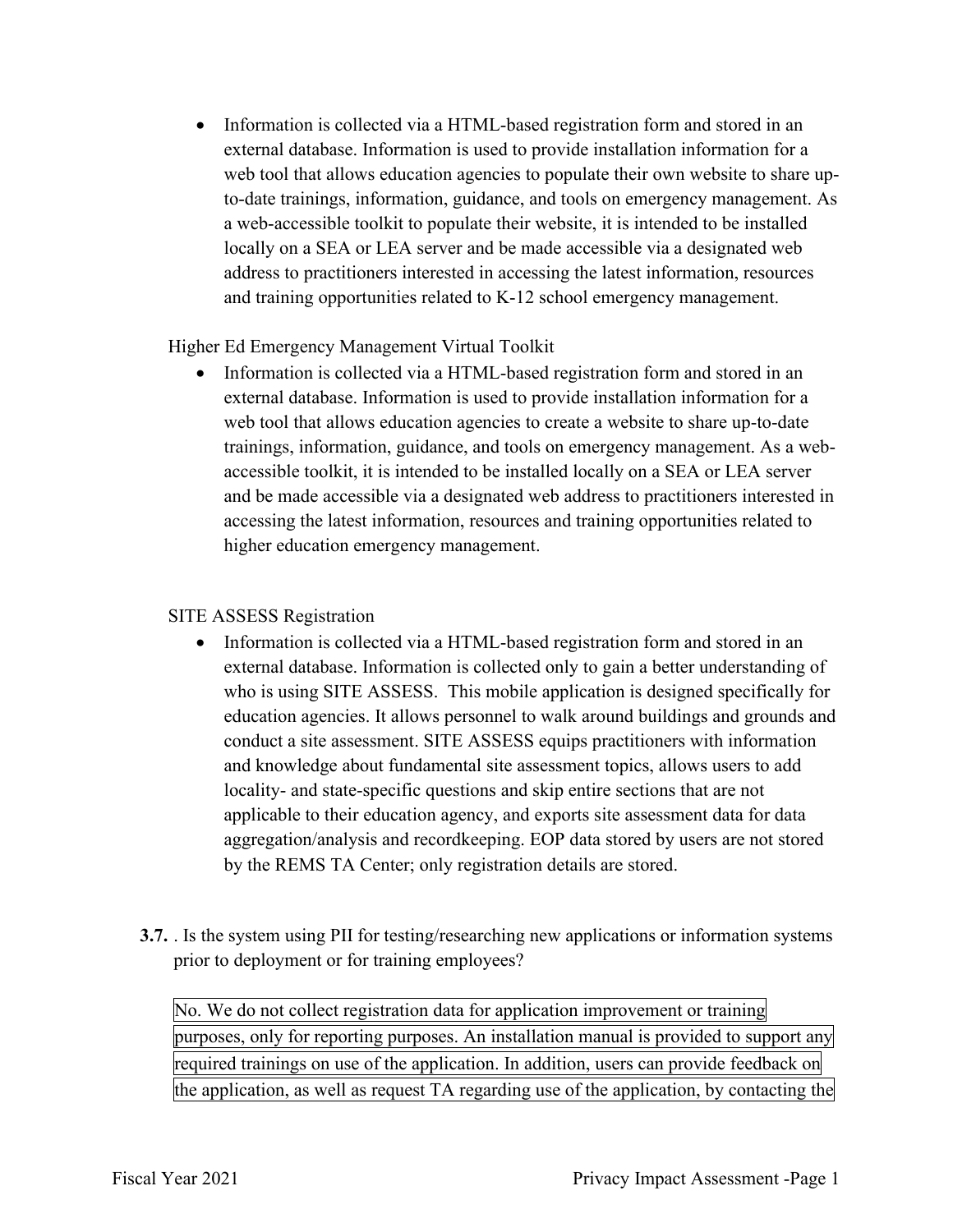REMS TA Center Help Desk. Beta testing of applications is conducted using experts sourced via our SME database, or experts approved through collaboration with ED.

**3.7.1.** If the above answer is **YES,** what controls are in place to minimize the risk and protect the data?

 $\boxtimes$  N/A

Click here to enter text.

#### **Social Security Numbers**

*It is the Department's Policy that, in order to collect Social Security Numbers, the System Owner must state the collection is: 1) authorized by law, 2) necessary for an agency purpose, and 3) there is no reasonable alternative.* 

 **3.8.** Does the system collect Social Security Numbers? Note that if the system maintains Social Security Numbers but does not explicitly collect them, answer 3.8.1 to address the purpose for maintaining them.

No

**3.8.1.** If the above answer is **YES**, explain the purpose for its collection, and how the SSN will be used.

 $\boxtimes$  N/A

 **3.8.2.** Specify any alternatives considered in the collection of SSNs and why the alternatives were not selected.

 $\boxtimes$  N/A

Click here to enter text.

- **4. Notice** 
	- its collection (e.g., direct notice, such as a Privacy Act Statement (if applicable) or public notice, such as a SORN, PIA,)? If notice is not provided, explain why not. **4.1.** How does the system provide individuals with notice about the collection of PII prior to

The REMS TA Center website is being enhanced to include the Department's privacy policy (accessible at [https://www2.ed.gov/notices/privacy/index.html\)](https://www2.ed.gov/notices/privacy/index.html) so that users are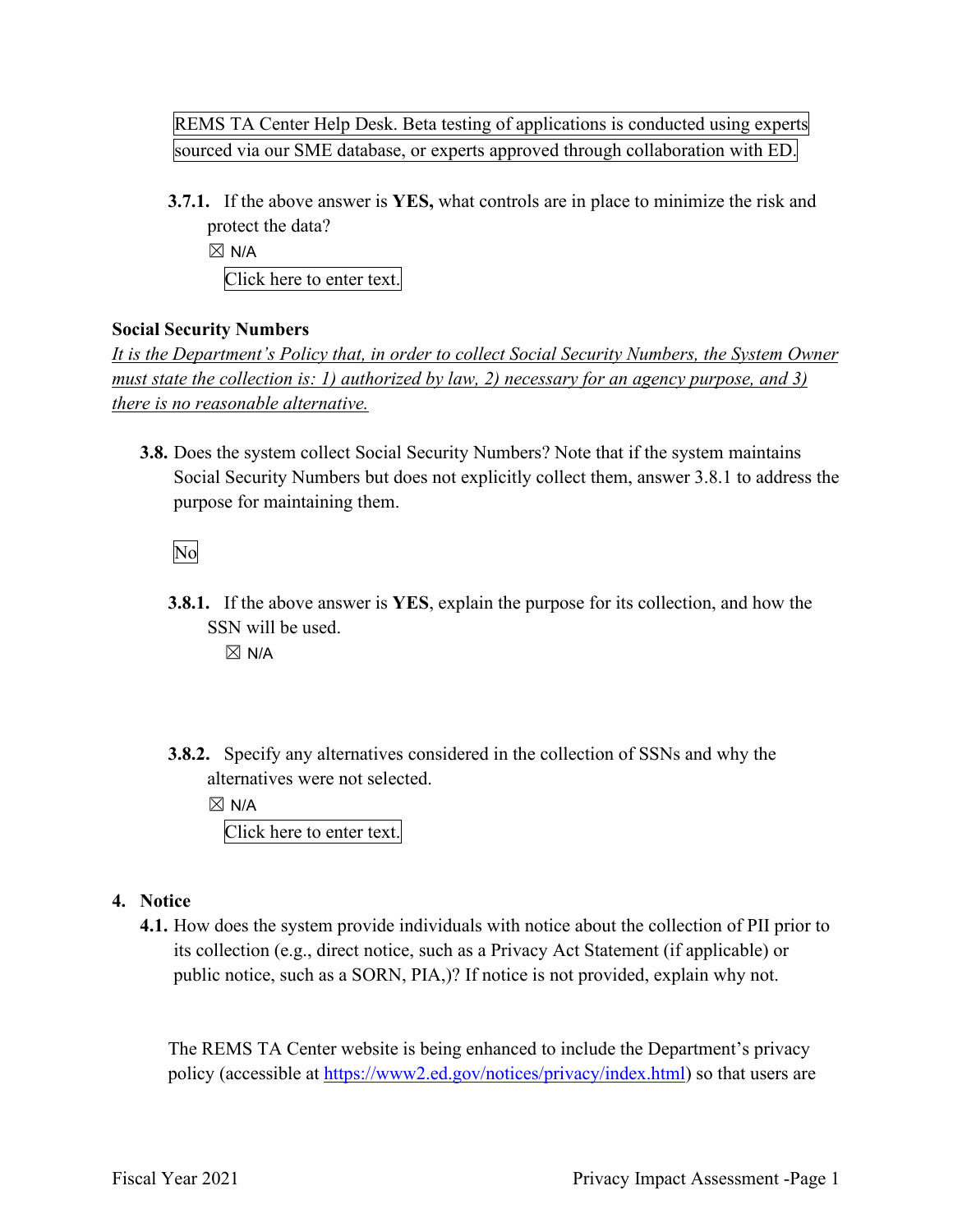notified as they submit information. The REMS TA Center will align with and integrate the Department's privacy policy with its practices and Website.

Currently, the REMS COP presents the following privacy policy: "PRIVACY POLICY: The U.S. Department of Education and REMS TA Center will not sell any personal information about REMS TA Center CoP members to any third parties. The U.S. Department of Education and REMS TA Center may use account information generically in order to revise its services or present findings from the use of its services."

**4.2.** Provide the text of the notice or the link to the webpage where the notice is posted if notice is provided other than by SORN or PIA.

 $\Box$  N/A

notice accessible at<https://www2.ed.gov/notices/privacy/index.html> The system will present potential submitters with the link to the Department's privacy

**4.3.** What opportunities are available for individuals to consent to uses (including new uses of previously collected PII), decline to provide PII, or opt out of the project?

 access those free training and technical assistance services that require an email, the only new The only new use of PII is the REMS TA Center adds emails to the distribution list. As users use would be that the email is then added to the distribution list.

- There is no automated function adding a user's email address to the distribution list.
- Staff add a user's email address to the distribution list manually.
- • There is no function that allows users to opt out of their email being added to the distribution list in advance.
- Users can email or call to be removed from the distribution list.

The following services require the submission of an email and result in users being added to the distribution list.

### **Virtual and Live Training Systems**

• Virtual/Live Trainings by Request Host Site Application Fields

 Virtual/Live Trainings by Request Registration Webinar Registration Online Course Registration

### **Technical Assistance and Engagement Activities**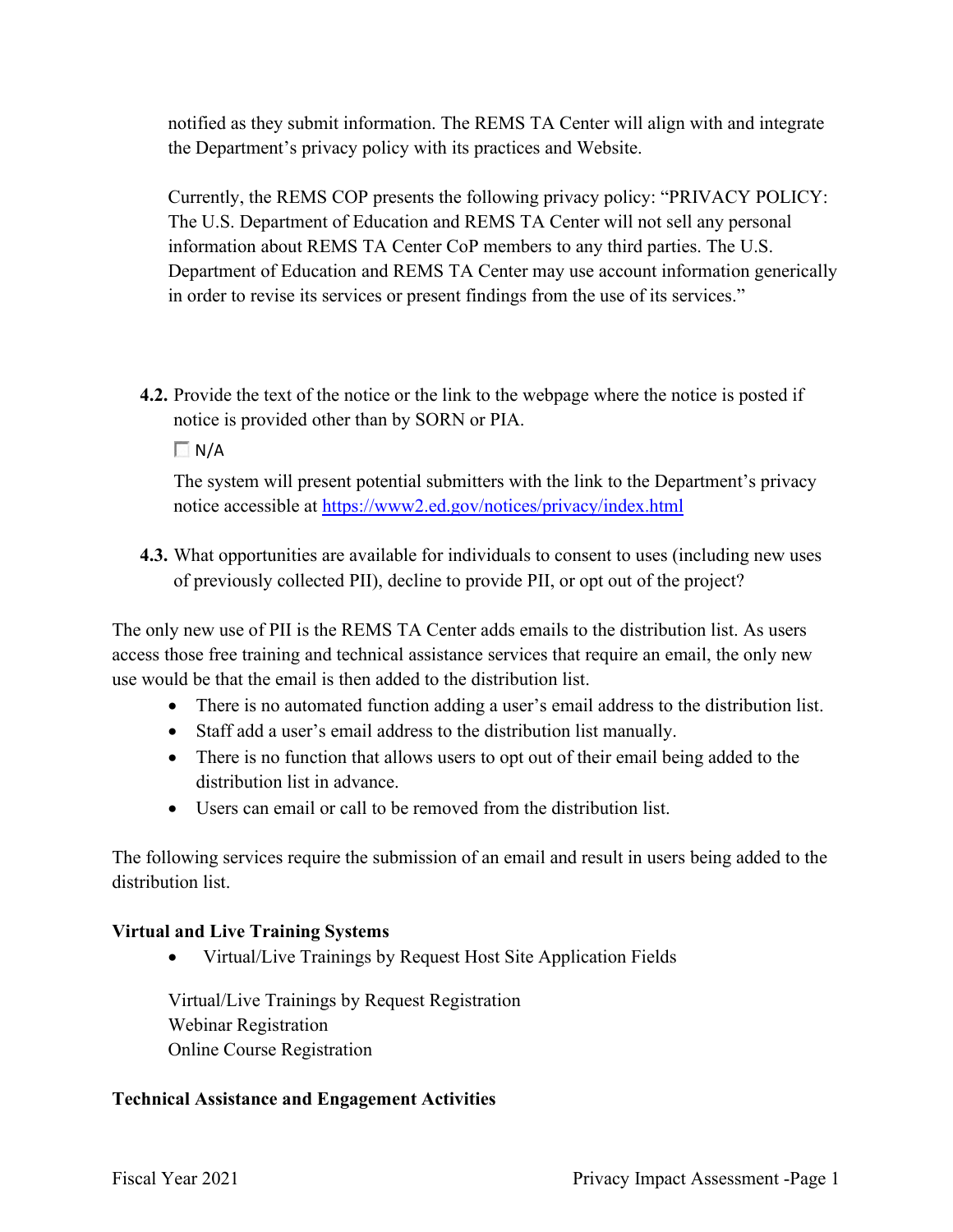Subject Matter Expert Applications TA Submission Form

Community of Practice Registration Tool Box Submission Form

#### **Planning Tools**

EOP ASSIST Registration

K-12 Emergency Management Virtual Toolkit

Higher Ed Emergency Management Virtual Toolkit

SITE ASSESS Registration

 are aware of and can consent to, where feasible, these changes? **4.4.** Is the notice referenced in Question 4.1 reviewed and revised when there are changes in the practice, policy, or activities that affect the PII and privacy to ensure that individuals

Yes

#### **5. Information Sharing and Disclosures**

#### **Internal**

 **5.1.** Will PII be shared internally with other ED principal offices? If the answer is **NO**, please skip to Question 5.4.

No

**5.2.** What PII will be shared and with whom?

 $\boxtimes$  N/A Click here to enter text.

 organizations?  $\boxtimes$  N/A **5.3.** What is the purpose for sharing the specified PII with the specified internal

Fiscal Year 2021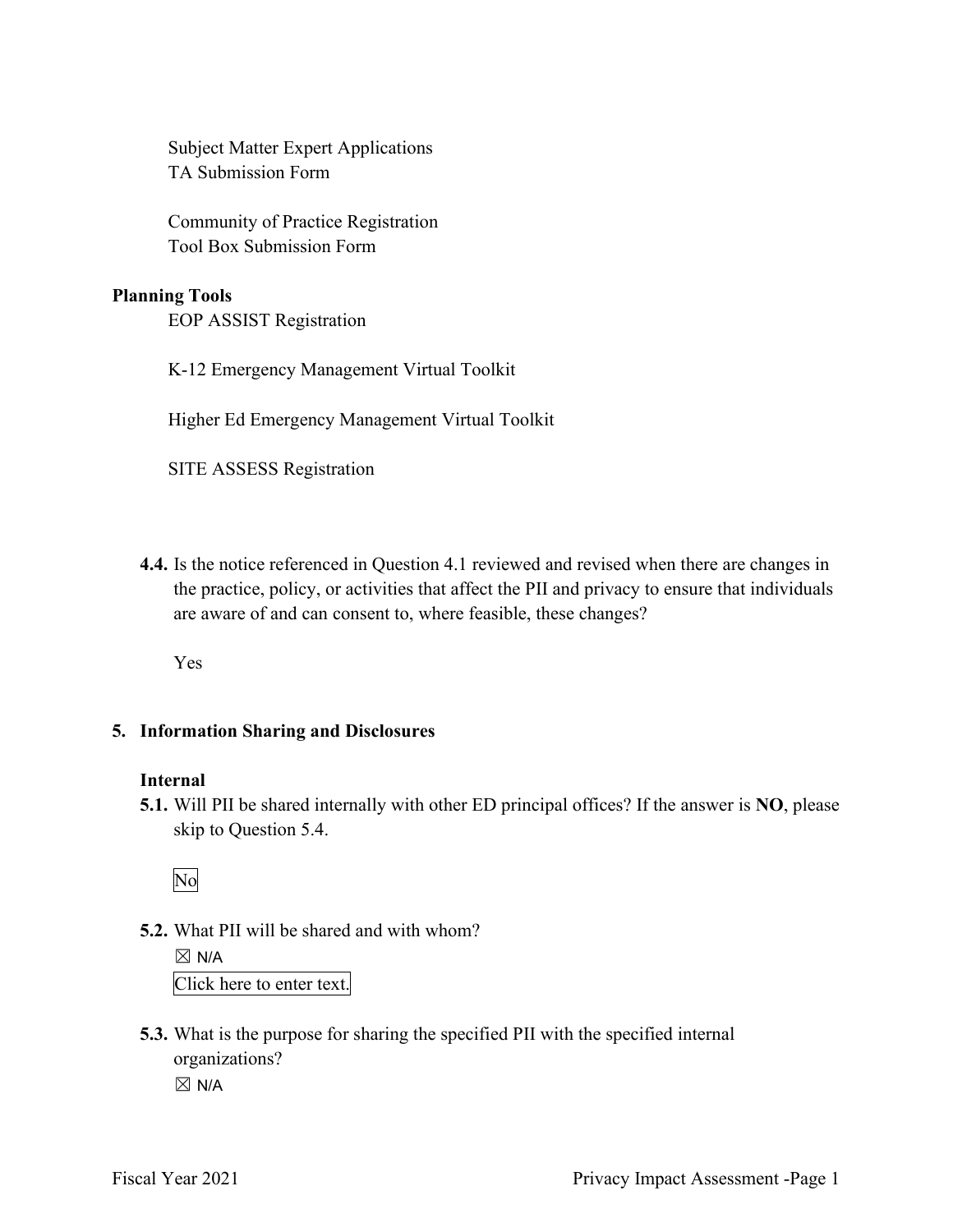Click here to enter text.

#### **External**

 **5.4.** Will the PII contained in the system be shared with external entities (e.g., another agency, school district, the public, etc.)? If the answer is **NO**, please skip to Question 6.1.

No

 **5.5.** What PII will be shared and with whom? List programmatic disclosures only.<sup>4</sup> **Note: If you are sharing Social Security Numbers externally, please specify to whom and for what purpose**.

 $\boxtimes$  N/A Click here to enter text.

**5.6.** What is the purpose for sharing the PII with the specified external entities?

 $\boxtimes$  N/A Click here to enter text.

- **5.7.** Is the sharing with the external entities authorized?
	- $\boxtimes$  N/A Click here to select.
- **5.8.** Is the system able to provide and retain an account of any disclosures made and make it available upon request?

 $\boxtimes$  N/A Click here to select.

 **5.9.** How is the PII shared with the external entity (e.g., email, computer match, encrypted line, etc.)?

 $\boxtimes$  N/A Click here to enter text.

**5.10.** Is the sharing pursuant to a Computer Matching Agreement (CMA), Memorandum of Understanding (MOU), or other type of approved sharing agreement with another agency?

 $\boxtimes$  N/A

<sup>&</sup>lt;sup>4</sup> If this information is covered by Privacy Act System of Records Notice (SORN) please list only relevant programmatic disclosures listed under the Routine Uses section.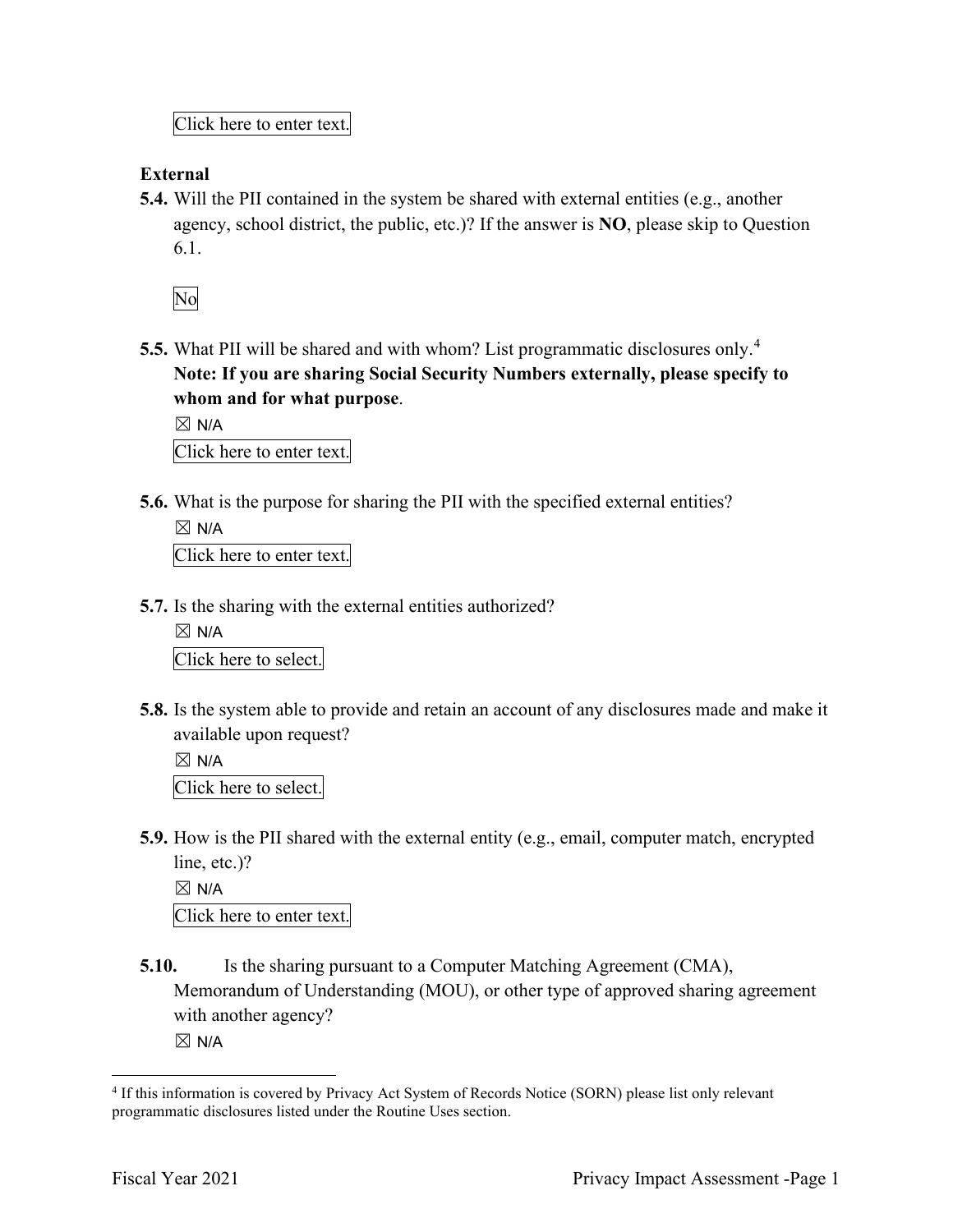Click here to select.

**5.11.** Does the project place limitation on re-disclosure?

 $\boxtimes$  N/A

Click here to select.

#### **6. Redress**

**6.1.** What are the procedures that allow individuals to access their own information?

 the REMS TA Center. Users can either access the information directly via the subsystem REMS users can create and continually access and edit their CoP profiles once logged in to the COP. As for the other forms, users can continually update them and resubmit to or via the email confirmation sent when uploading a file, registering, or completing another subsystem-based action. See details below.

#### **Virtual and Live Training Systems**

Virtual/Live Trainings by Request Host Site Application Fields

 outlined. Applicants receive a copy of the form submitted and can also request a • Information is collected via a fillable PDF form and only used for the purposes copy from the REMS TA Center via the Help Desk.

Virtual/Live Trainings by Request Registration

 outlined. Applicants receive a copy of the form submitted and can also request a • Information is collected via a fillable PDF form and only used for the purposes copy from the REMS TA Center via the Help Desk.

Webinar Registration

• Information is collected via a HTML-based registration form, stored within an external database, and only used for the purposes outlined. Individuals receive a carbon copy of the registration information inputted during the registration process and can request a copy from the REMS TA Center via the Help Desk.

Online Course Registration

• Information is collected via a HTML-based registration form, stored within an external database, and only used for the purposes outlined. Individuals receive a carbon copy of the registration information inputted during the registration process and can request a copy from the REMS TA Center via the Help Desk.

#### **Technical Assistance and Engagement Activities**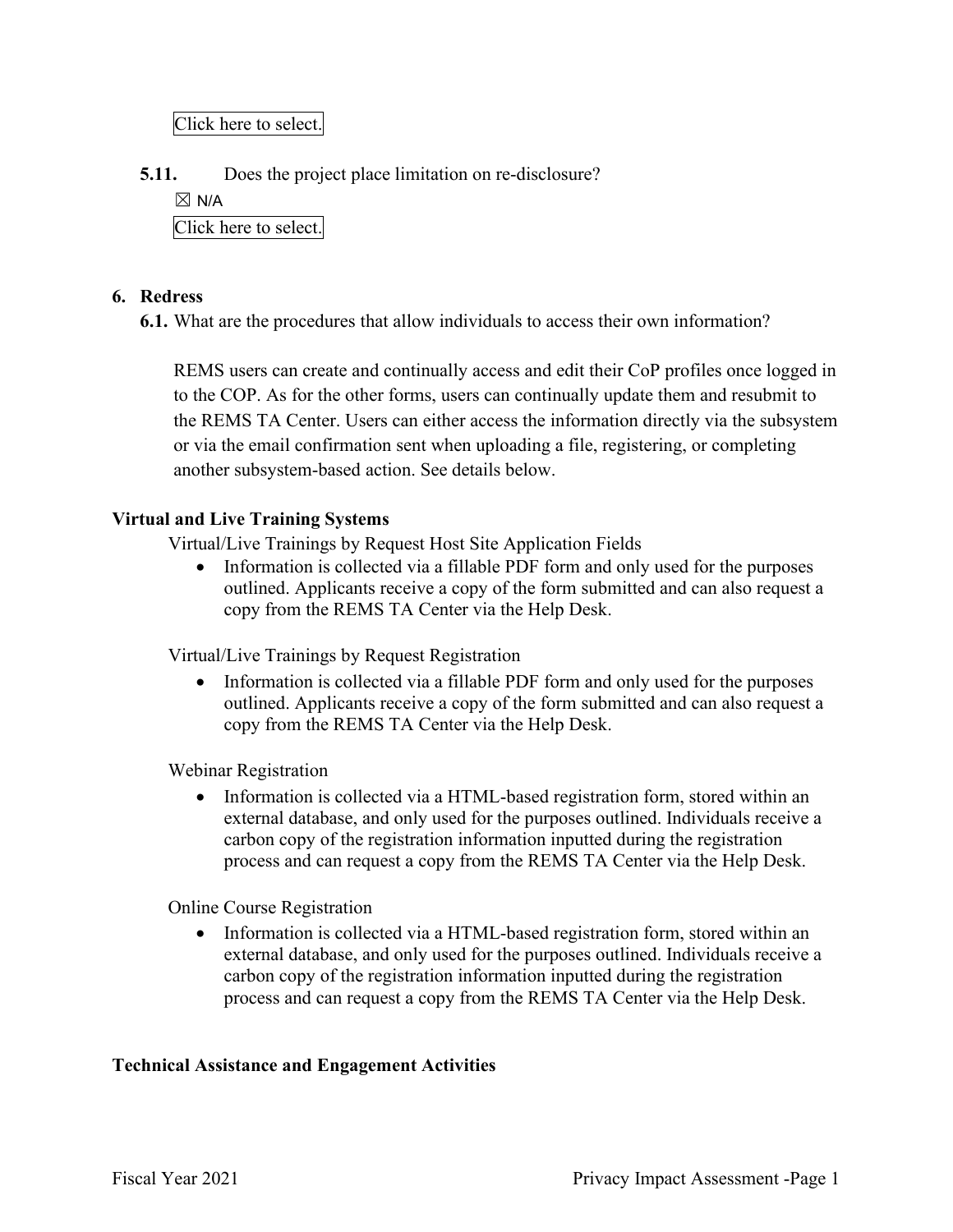Subject Matter Expert Applications

Information is collected via a fillable PDF form and only used for the purposes outlined. Individuals receive a carbon copy of the information inputted during the application process and can request a copy from the REMS TA Center via the Help Desk.

Distribution List

• Information is only used for the purposes outlined. They can unsubscribe at any time by sending an email to the REMS TA Center Help Desk.

TA Submission Form

• Information is collected via a HTML-based registration form, stored within an external database, and only used for the purposes outlined. Individuals receive a carbon copy of the registration information inputted during the registration process and can request a copy from the REMS TA Center via the Help Desk.

Community of Practice Registration

Information is collected via a HTML-based registration form and stored within the CoP's administrative system. Individuals receive a carbon copy of the information inputted during the registration process and can request support with resetting their password in order to access information inputted by contacting the REMS TA Center via the Help Desk. Users create their profile and may access and edit their user profile information using the account login details created during the registration process.

Tool Box Submission Form

• Information is collected via a HTML-based registration form and stored in an external database. Individuals receive a carbon copy of the information inputted during the application process and can request a copy from the REMS TA Center via the Help Desk.

#### **Planning Tools**

EOP ASSIST Registration

• Information is collected via a HTML-based registration form and stored in an external database. Individuals receive a carbon copy of the information inputted during the application process and can request a copy from the REMS TA Center via the Help Desk.

K-12 Emergency Management Virtual Toolkit

• Information is collected via a HTML-based registration form and stored in an external database. Individuals receive a carbon copy of the information inputted during the application process and can request a copy from the REMS TA Center via the Help Desk.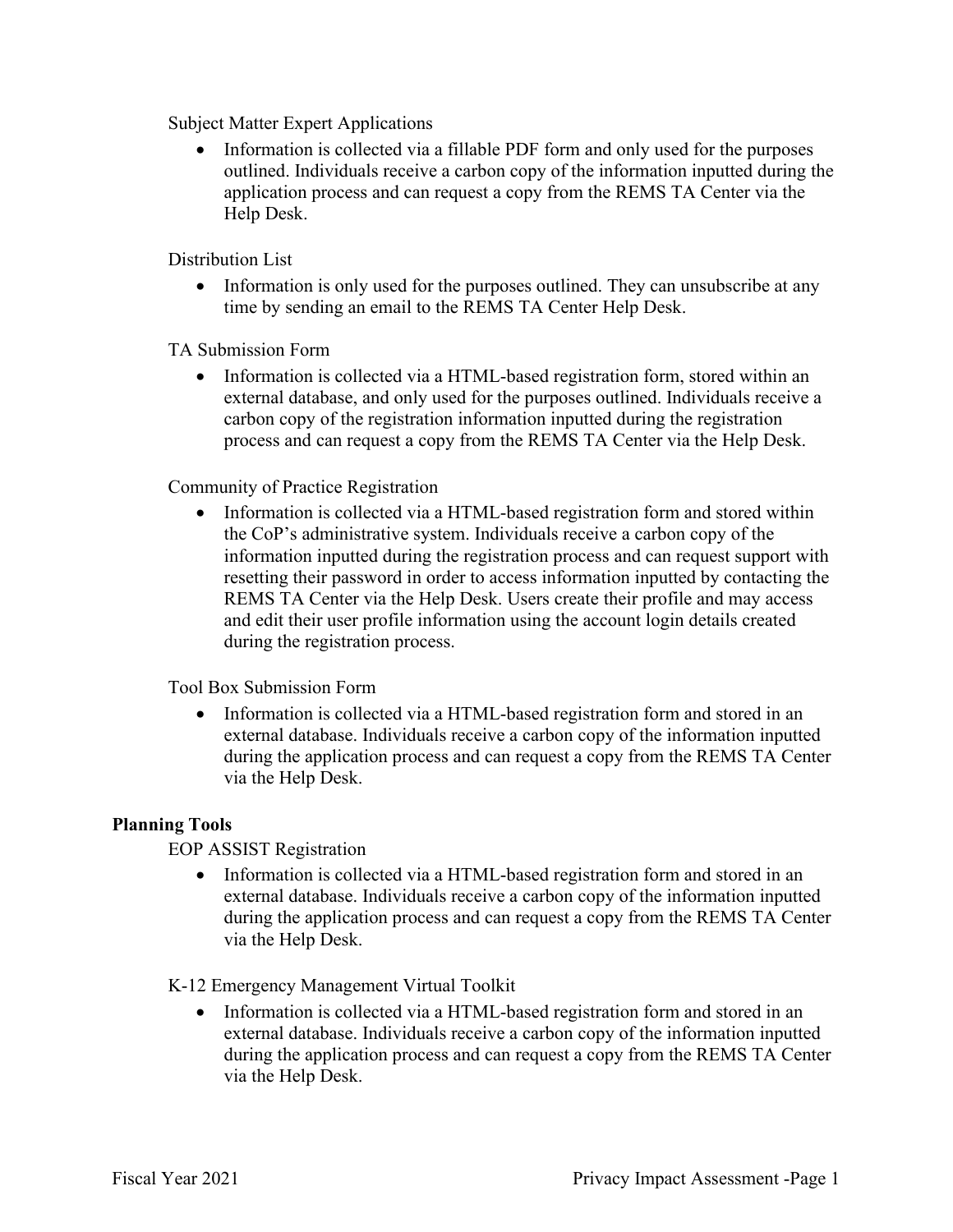Higher Ed Emergency Management Virtual Toolkit

• Information is collected via a HTML-based registration form and stored in an external database. Individuals receive a carbon copy of the information inputted during the application process and can request a copy from the REMS TA Center via the Help Desk.

SITE ASSESS Registration

- Information is collected via a HTML-based registration form and stored in an external database. Individuals receive a carbon copy of the information inputted during the application process and can request a copy from the REMS TA Center via the Help Desk.
- **6.2.** What procedures are in place to allow the subject individual to correct inaccurate or erroneous information?

REMS users have access to their profiles, as well as the forms submitted through our subsystems. They can either access the information directly via the subsystem or via the email confirmation sent when uploading a file, registering, or completing another subsystem-based action to correct that information or contact technical support to make changes to the information they provided.

**6.3.** How does the project notify individuals about the procedures for correcting their information?

Guidance for correcting information is provided on the website. Contact information for support is provided on the website.

#### *7.* **Safeguards**

 *If you are unsure which safeguards will apply, please consult with your ISSO.* 

 system and build privacy extensions to the extent feasible? **7.1.** Does the principal office work with their CSO/ISSO to build privacy & security into the



**7.2.** Is an Authority to Operate (ATO) required?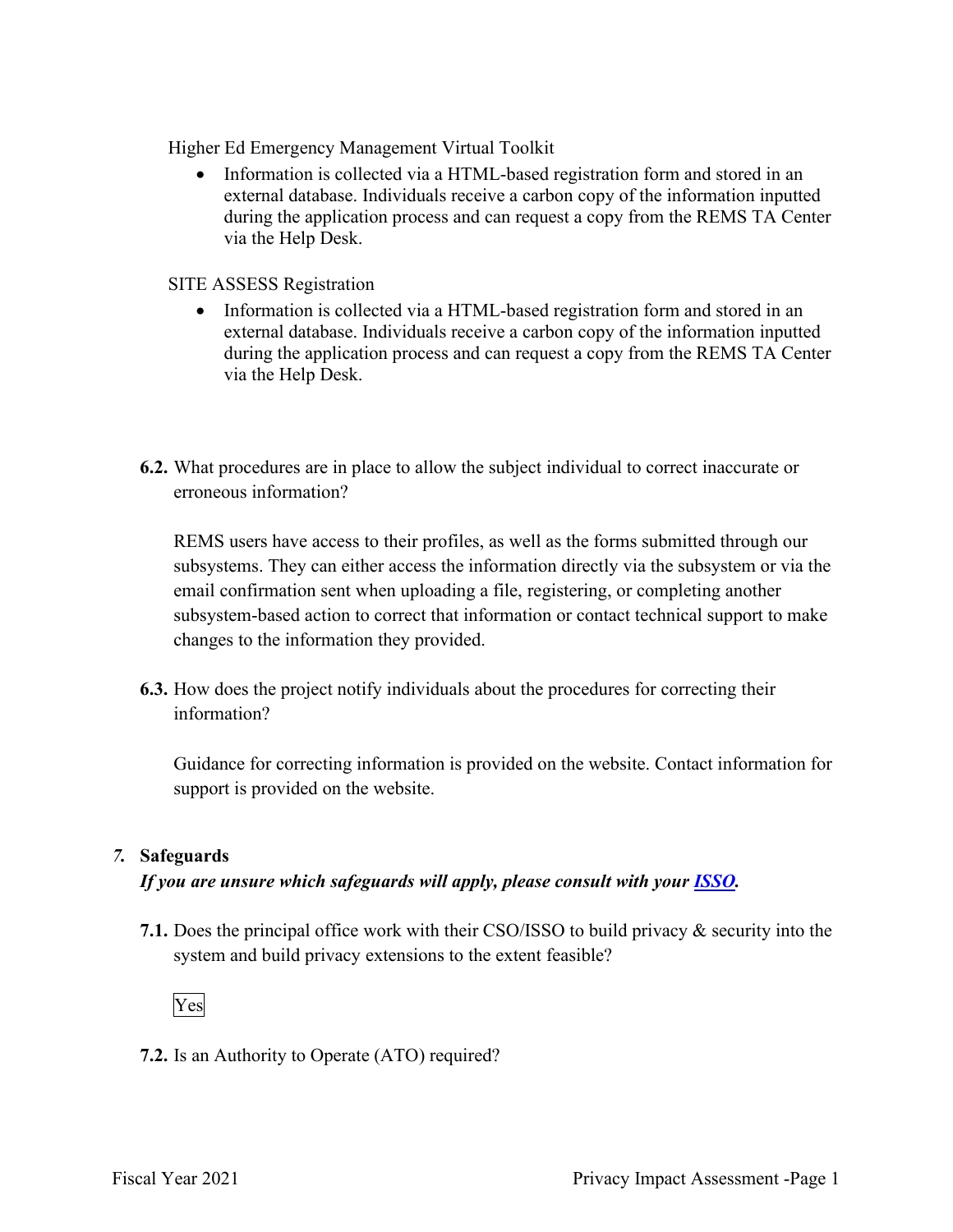Yes

**7.3.** Under NIST FIPS Pub. 199, what is the security categorization of the system: **Low, Moderate, or High?** 



**7.4.** What administrative, technical, and physical safeguards are in place to protect the information?

The REMS TA Center is administered through a contract with the Office of Safe and Supportive Schools within the Office of Elementary and Secondary Education. REMS administrative access is only available to authorized users of the contracted service provider.

The administrative access includes administrative access to COP, TA submissions, site access registrations and course registrations. Administrator access is limited to REMS system administrators who are designated users approved by ED. The number of personnel who have administrative access is restricted to only those who perform specific functions that require access. Administrative access allows the system administrators to generate reports that are required for analytical purposes.

 share data with other systems. All personnel working with REMS must agree to REMS only supports communication using the latest secured Transport Layer Security protocols. The system is independent; it does not collect data from other systems or established rules of behavior. REMS TA Center contracted personnel in system administration and support roles must complete personnel background screening and complete additional training including role-based, incident response, and disaster recovery training.

 Technology (NIST) guidelines for information security. REMS technical and requirements and with NIST standards. Physical security is maintained in accordance with National Institute of Standards and administrative controls comply with the Federal Information Security Modernization Act

 **7.5.** Is the information in the system appropriately secured in accordance with the IT security requirements and procedures as required by Federal law and policy?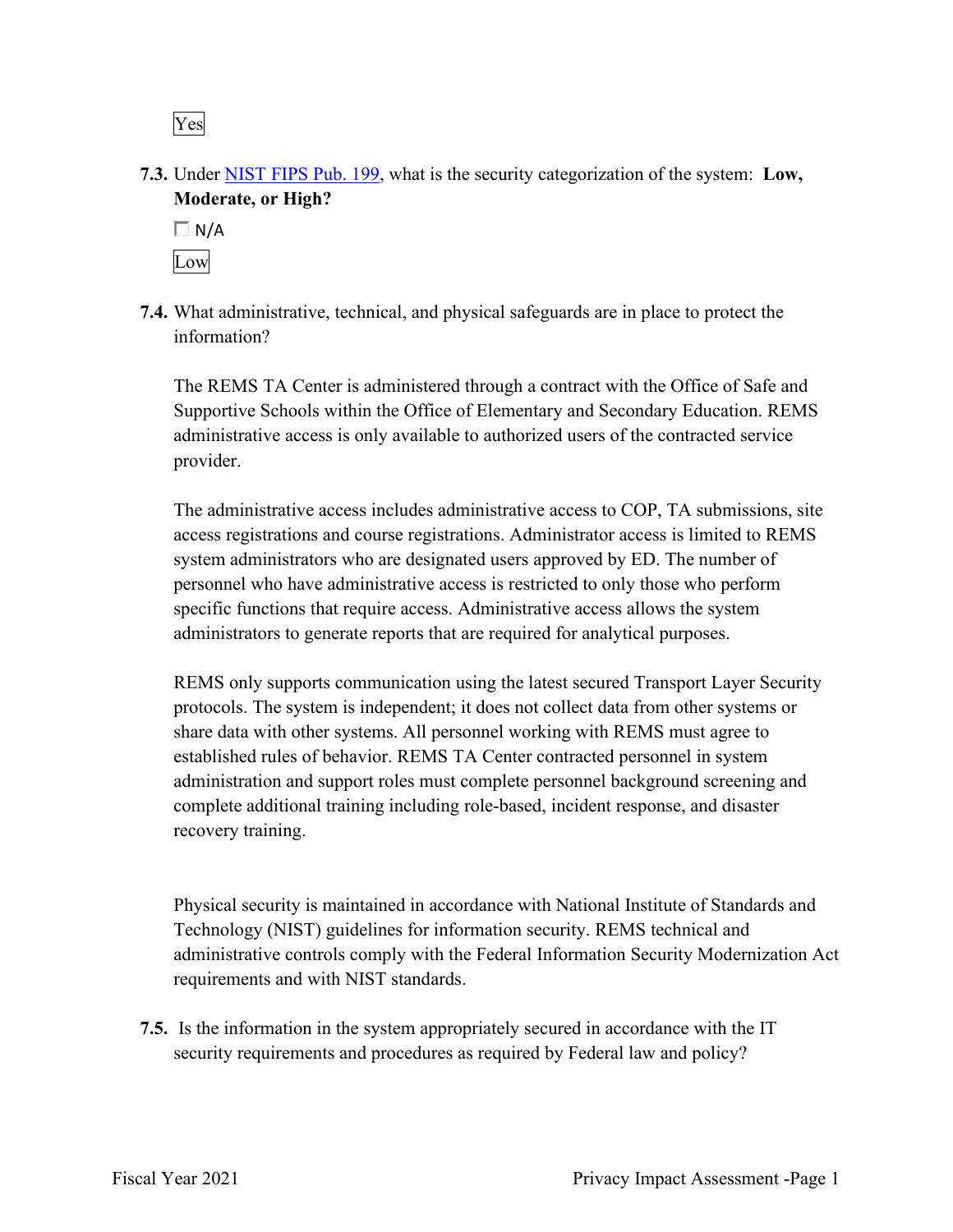Yes

**7.6.** Has a risk assessment been conducted where appropriate security controls to protect against that risk have been identified and implemented?



 ensure the security controls continue to work properly at safeguarding the PII. **7.7.** Please describe any monitoring, testing or evaluation conducted on a regular basis to

 The system undergoes monthly scans and annual security assessment reviews and is continuously monitored using endpoint protection tools.

#### **8. Auditing and Accountability**

 **8.1.** How does the system owner assess and ensure that the PII is used in accordance with stated practices in this PIA?

 variety of controls are assessed by an independent assessor to ensure the REMS website The REMS system owner ensures that the information is used following stated practices in this PIA through several methods. One method is completing ED's Risk Management Framework process and receiving an authorization to operate. Under this process, a and application and the data residing within are appropriately secured and protected. One-third of all NIST security controls are tested each year, and the entire system's security is re-evaluated regularly. The PIA is reviewed and updated on an as-needed basis and, at a minimum, biennially. These methods help to ensure that the information is used within the stated practices outlined in this PIA.

 **8.2.** Does the system owner continuously monitor and audit the privacy controls to ensure effective implementation?

Yes

 mitigated? **8.3.** What are the privacy risks associated with this system and how are those risks

 This PIA details the privacy controls and safeguards implemented for this system to mitigate privacy risk. These controls and safeguards work to protect the data from privacy threats and mitigate the risks to the data. Additionally, privacy risks have been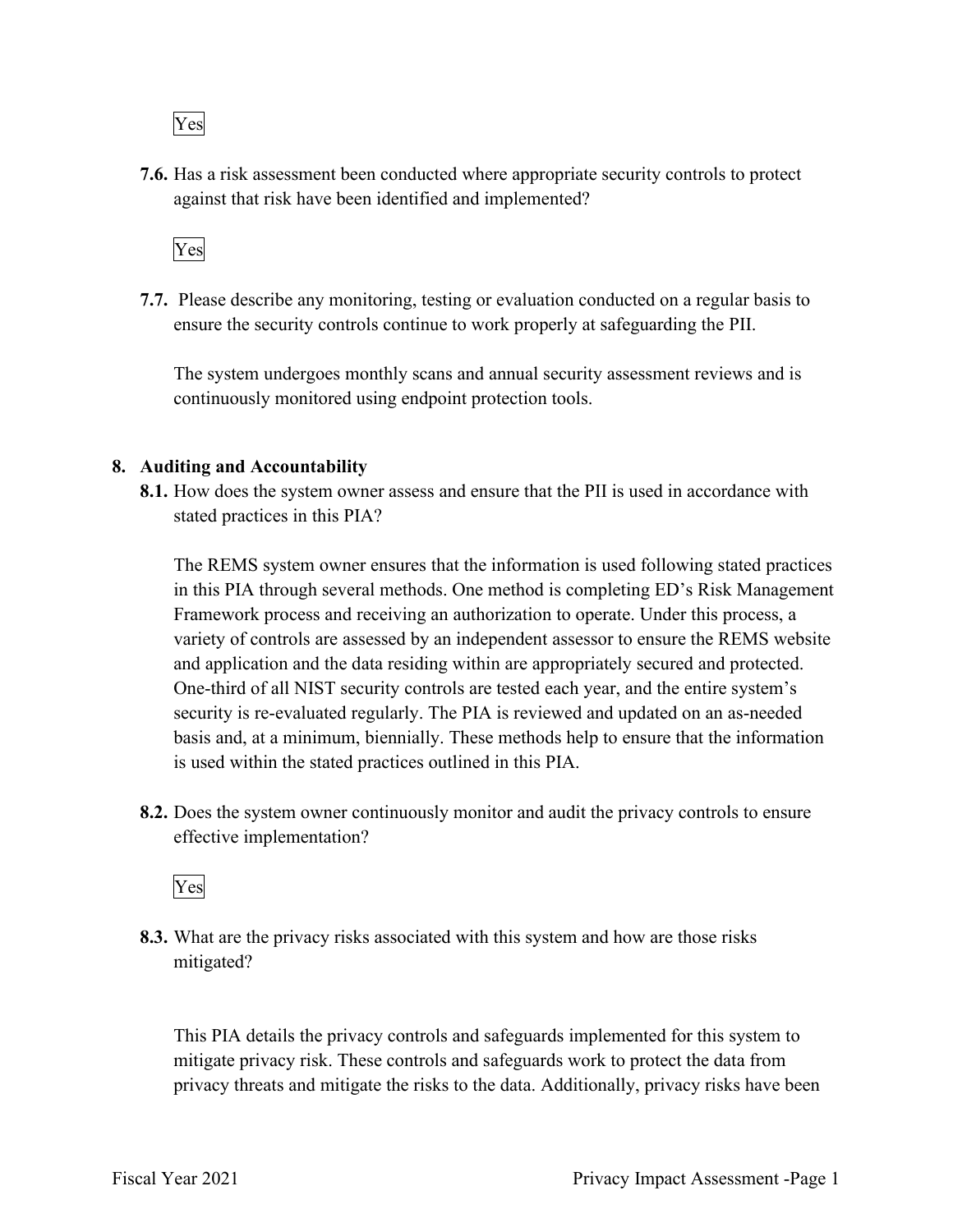reduced by only collecting the minimum PII necessary and by not collecting any sensitive PII.

Role-based access controls are implemented to ensure access to data are restricted to authorized users only. Access to monitoring- and auditing-related documents are limited to ED employees with appropriately approved access authorization.

 As part of the COP only, user ID is displayed in discussion board posts, but no other PII will be posted to the REMS public portal for any reason. Since users craft their profile PII could be exchanged through these posts. and voluntarily decide what to share in discussion board posts, there is a possibility that

 minimal amount of information needed for maintaining the login credentials and The privacy risk associated with the system is minimal. The system only maintains the performing the other services described in this PIA. The following additional mitigation strategies are employed:

- ED personnel.). • The REMS TA Center personnel continuously monitors the COP page for any questionable posts as well as ensures that all features comply with IT requirements. Moderation includes identifying questionable posts; removing questionable posts (after consultation with ED personnel); and removing users who continually do not adhere to the rules of behavior (and after consultation with
- The COP Rules page includes:
	- **Privacy Policy: "The U.S. Department of Education and REMS TA Center** will not sell any personal information about REMS TA Center CoP members to any third parties. The U.S. Department of Education and REMS TA Center may use account information generically in order to revise its services or present findings from the use of its services."
	- Notice of how account information is used: "The U.S. Department of from the use of its services." Education and REMS TA Center will not sell any personal information about REMS TA Center CoP members to any third parties. The U.S. Department of Education and REMS TA Center may use account information generically in order to revise its services or present findings
- REMS TA Center Community Rules
- Codes of Conduct, which includes details on the following:
- o Think twice before posting confidential or sensitive information;
- o You are accountable for messages posted to the COP;
- o A strong and diverse community requires mutual respect.
- Terms of Use: